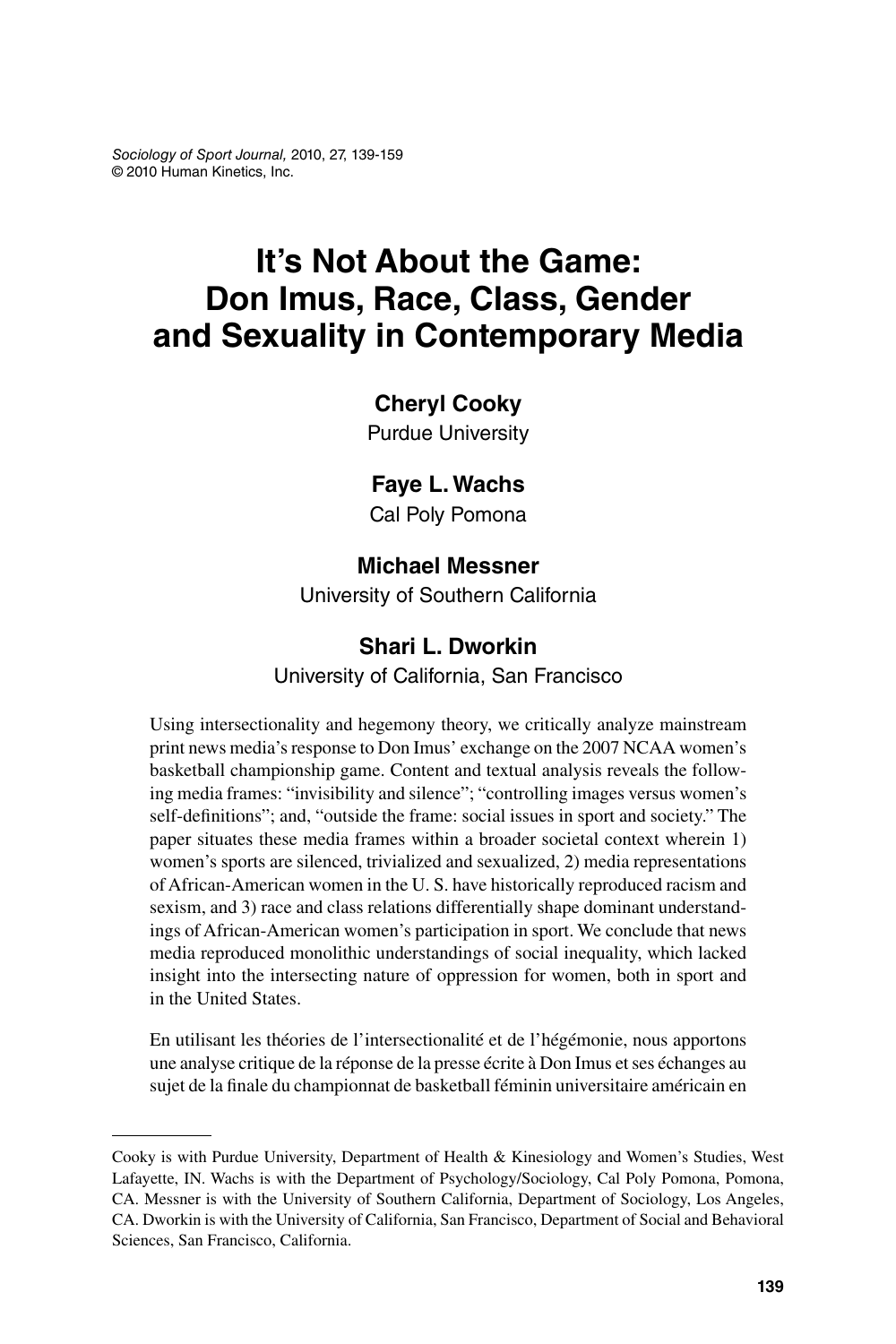2007. L'analyse de contenu révèle les thèmes suivants : « invisibilité et silence », « le contrôle des images versus les autodéfinitions des sportives » et « hors cadre : les questions sociales en sport et en société ». L'article situe ces cadres médiatiques au sein d'un contexte social plus large qui 1) bâillonne, sexualise et rend trivial le sport féminin ; 2) contient des représentations médiatiques des femmes africaines-américaines qui ont historiquement reproduit le racisme et le sexisme ; et 3) contient des relations raciales et de classe qui marquent les compréhensions dominantes de la participation sportive des femmes africaines-américaines. Nous concluons que les médias ont reproduit des compréhensions monolithiques de l'inégalité sociale ; compréhensions qui ne permettent pas de voir les intersections de l'oppression (race, genre, classe) des femmes en sport et aux États-Unis.

On Tuesday, April 3, 2007, the Rutgers University Scarlet Knights women's basketball team squared off in the National Collegiate Athletic Association's (NCAA) championship game against a perennial powerhouse, the University of Tennessee Volunteers. The following day, in a dialogue on *Imus in the Morning,* Don Imus, long-time radio talk show host/ "shock jock," referred to the Rutgers University women's basketball team as "nappy headed hos." Later that day, Media Matters for America, an independent media watchdog group, posted the transcript on their website, flagging the commentary due to the blatant racism and sexism in the dialogue ("Imus called women's basketball team 'nappy headed hos,' " accessed October 16, 2007). The following is the full transcript of the segment:

IMUS: So, I watched the basketball game last night between–a little bit of Rutgers and Tennessee, the women's final.

ROSENBERG: Yeah, Tennessee won last night–seventh championship for [Tennessee coach] Pat Summitt, I-Man. They beat Rutgers by 13 points.

IMUS: That's some rough girls from Rutgers. Man, they got tattoos and–

McGUIRK: Some hard-core hos.

IMUS: That's some nappy-headed hos there. I'm gonna tell you that now, man, that's some–woo. And the girls from Tennessee, they all look cute, you know, so, like–kinda like–I don't know.

McGUIRK: A Spike Lee thing.

IMUS: Yeah.

McGUIRK: The Jigaboos vs. the Wannabes–that movie that he had.

IMUS: Yeah, it was a tough –

McCORD: Do The Right Thing.

McGUIRK: Yeah, yeah, yeah.

IMUS: I don't know if I'd have wanted to beat Rutgers or not, but they did, right?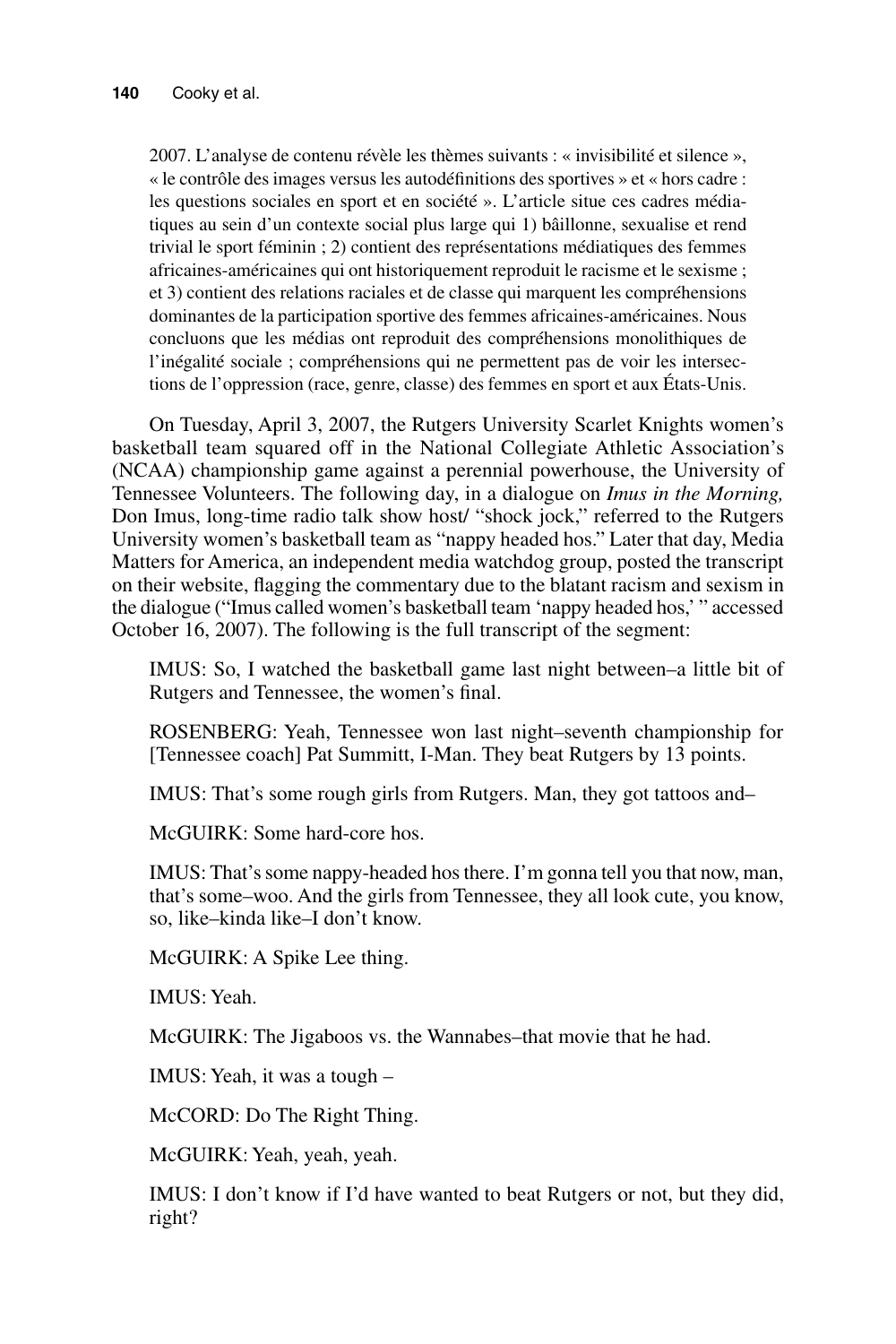ROSENBERG: It was a tough watch. The more I look at Rutgers, they look exactly like the Toronto Raptors.

IMUS: Well, I guess, yeah.

RUFFINO: Only tougher.

McGUIRK: The [Memphis] Grizzlies would be more appropriate.

This exchange exploded into a controversial, widely discussed and debated "media event," the contours of which reveal important insights about sport and the role of mass media in constructing hegemonic notions of race, class, gender and sexuality. Following McDonald and Birrell (1999), we "read" Imus' remark as a sport "event" wherein mediated ideologies of race, gender, sexuality and class are articulated. First we review the research on gender and race in sport media. A discussion of our theoretical framework and methodology follows. The paper then explores the dominant media frames through a content and textual analysis. We examine these frames to critique hegemonic ideologies embedded in culturally relevant texts. We suggest possible "counter-narratives" of the Imus media event that offer "resistant political possibilities" (McDonald & Birrell, 1999, p. 295). The article concludes with a discussion of the implications of the media framings of the Imus/ Rutgers controversy and asks what role the "sport-media complex" plays in the overall construction of these ideologies (Jhally, 1984).

## **Gender, Race, Sport and the Media**

The Imus dialogue on Rutgers University highlighted the ways in which female athletes continue to struggle to receive respectful, quality coverage of their sport in mainstream news media. Research on the mainstream news media coverage of women's sport continually shows that representations of the female athlete are, "contested ideological terrain" (Messner, 1988). Sociologists of sport have long noted the lack of coverage of women's sport in mainstream news media, more importantly the lack of respectful, serious coverage of women's sport, especially for female athletes of Color (Douglas, 2005; Douglas & Jamieson, 2006; Lansbury, 2001; McKay & Johnson, 2008; Schultz, 2005), in mainstream print media (Bishop, 2003; Christopherson, Janning, McConnell, 2002; Eastman & Billings, 2000; Eastman & Billings, 1999; Pratt, Grappendorf, Grundvig, & LeBlanc, 2008; Vincent, 2004; Vincent & Crossman, 2008; Urquhart & Crossman, 1999) and in mainstream televised media (Daddario & Wigley, 2007; Duncan & Hasbrook, 1988; Messner, Duncan, & Willms, 2006).

Despite attempts to educate the U. S. mainstream news media regarding stereotypical coverage of women's sport, there are consistent patterns that persist over time. As longitudinal research on the televised news media coverage demonstrates, women's sport is consistently ignored (Messner, Duncan & Willms, 2006; Messner, Duncan & Cooky, 2003). Research has found that the amount of coverage in local news and national sports highlight programs, approximately 3–8% of the coverage is on women's sport (Messner, Duncan & Willms, 2006). Even when the media do cover women's sport, the coverage often trivializes women's athleticism and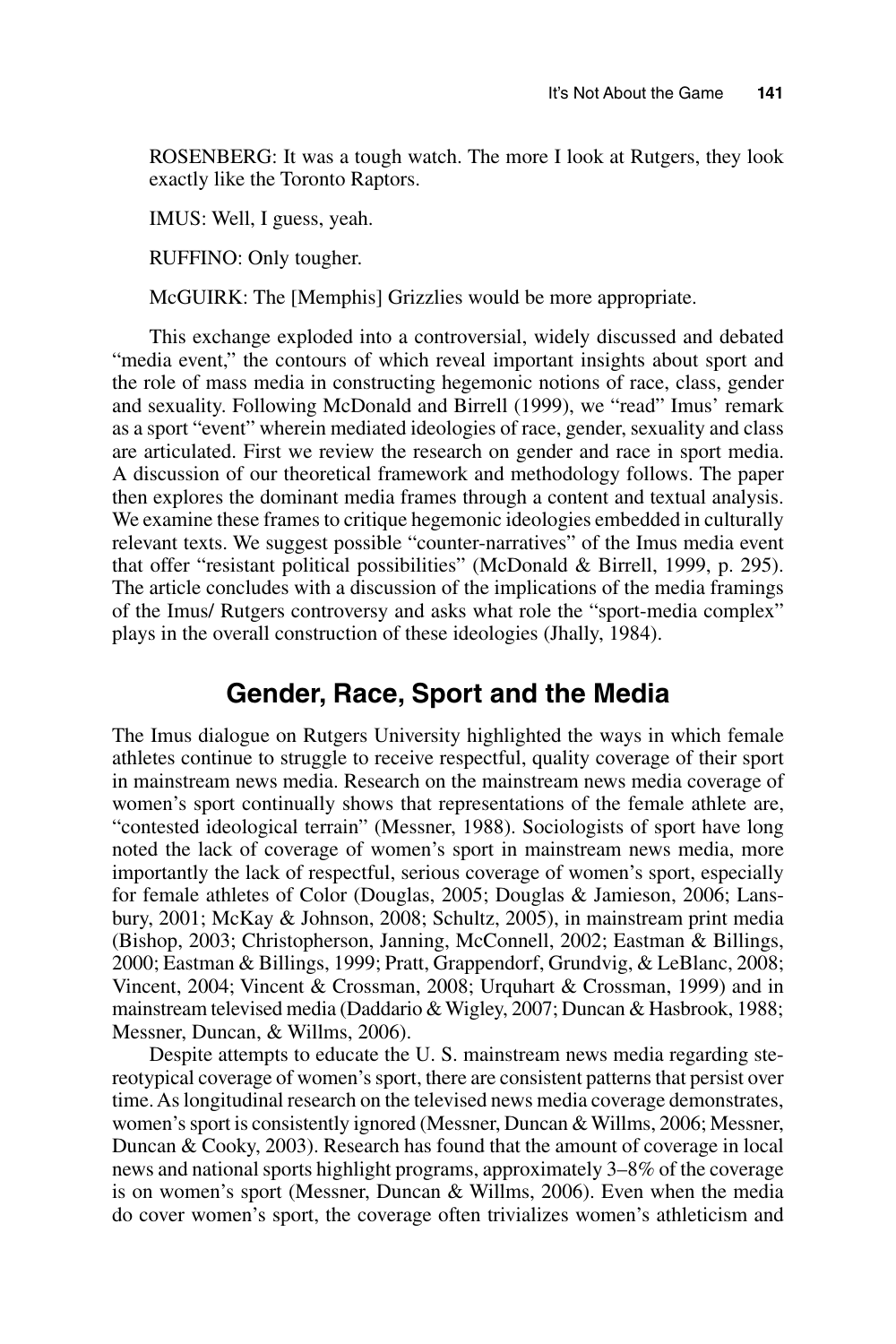hetero-sexualizes female athletes (Heywood & Dworkin, 2003; Christopherson, et al., 2002; Messner, 2002). Research on newspaper coverage of the Wimbledon championships in 2000 found that while the amount of coverage of the men's and women's events was relatively equal, the quality of coverage differed: the mostly male journalists who covered the tournaments devalued the athletic accomplishments of female tennis players by using cultural and racial stereotypes, trivialization, and sexual innuendo (Vincent, 2004). These trends in the coverage of women's sport, and specifically of African-American female athletes, are not new to the post-Title IX generation. In her analysis of the print news media coverage of Alice Coachman and Althea Gibson, Lansbury (2001) found white newspapers trivialized African-American women's participation in sport, either by failing to cover the accomplishments of the athletes or by framing the athletes as masculine.

Research on contemporary media representations of African-American female athletes has focused on African-American women's participation in individual sport like tennis, especially mediated representations of Venus and Serena Williams (Douglas 2005; Schultz, 2005; Spencer, 2004). Indeed this is logical given the American public's fascination with female athletes in individual sports, and their feminine beauty not athletic skill (Banet-Weiser, 1999a). This fascination is constructed, in part, by the media coverage of women's sport. However, when athletes are nonwhite, race in media representations also becomes salient. Douglas' (2005) analysis of the media coverage of the 2001 Indian Wells tennis tournament and the 2003 French Open, found that the media's "raceless" explanations for the hostile reception of the Williams' sisters rendered race and white privilege invisible and upheld the marking of tennis as a "white" sport. Schultz (2005) argues the popular media's representations of Serena Williams during the 2002 U. S. Open were, "located within racialized discourses" (p.338) albeit through the oppositional rhetoric that position Serena Williams against other white athletes on the tour. For Schultz (2005), blackness in the media coverage of the 2002 U.S. Open is "constructed in contrast with discussions of normalized, white female tennis athletes" (p. 339). More recently, McKay and Johnson (2008) examine mainstream media coverage of Venus and Serena Williams and show how, in the past, sport media has "othered" women as "objects of ridicule, inferiority and weakness…but currently is searching for new ways to disparage the powerful and therefore 'uppity' African-American sportswomen" (p. 492). They argue that despite the Williams sisters' unprecedented success in professional tennis, the mainstream sport media discursively positioned their bodies as simultaneously sexually grotesque and pornographically erotic.

Female athletes in basketball, and presumably other team sports, have to negotiate a "contradictory set of cultural images" (Banet-Weiser, 1999a). As scholars have long noted, women's participation in sport, and in particular team sport, is frequently accompanied by a questioning of the (hetero)sexuality of athletes (Cahn, 1994; Griffin, 1998). This is in part due to the fact that, unlike individual sports such as tennis and gymnastics, participation in a team contact sport like basketball is viewed in U. S. culture as a "masculine" endeavor (Banet-Weiser, 1999a). Thus, female athletes are often confronted with cultural assumptions regarding their lack of femininity, and thus their lack of heterosexuality (Banet-Weiser, 1999a). These cultural assumptions regarding women's sport participation contribute to particular mediated representations of female athletes. For example, the WNBA's marketing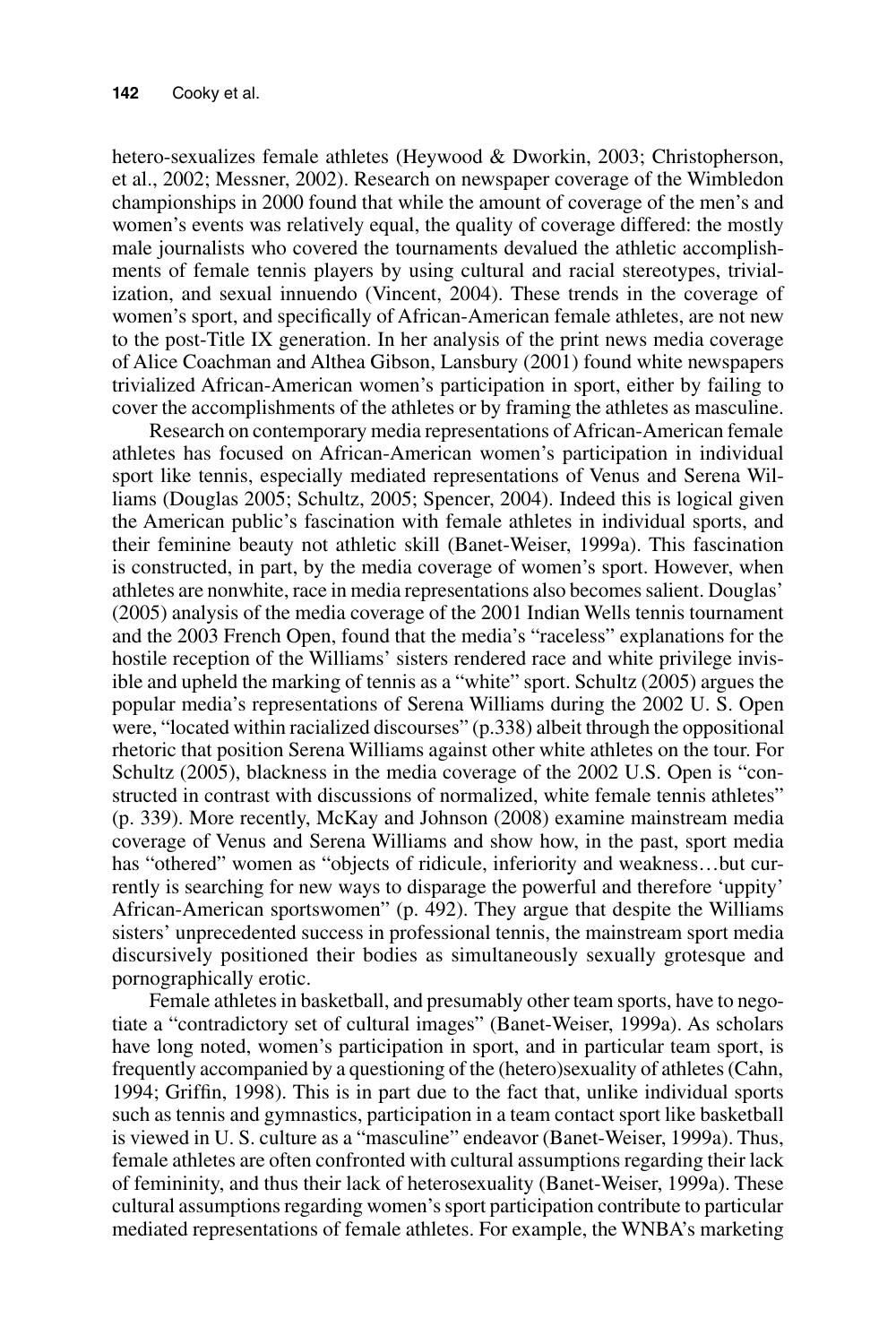strategy revolved around highlighting the heterosexual, emphasized femininity of WNBA players, as models, mothers or the girl-next-door (Banet-Weiser, 1999a; McPherson, 2000). In her analysis of the WNBA web site, McPherson (2000) found that the players' familial relationships, ties, and responsibilities were highlighted. She argues this is not simply about rearticulating female athleticism within the domestic context; rather it produces racialized narratives of black femininity. Thus, the negotiation of the contradictions in women's sport participation differs qualitatively for African-American female athletes given the ways in which African-American women have long been portrayed in the media, and specifically sports media, as both hyper-sexualized and less feminine. As a result, African-American female athletes are subject to particular "controlling images" in the media (Cahn, 1994; Collins, 1990).

As critical media scholars argue, basketball is a cultural site wherein blackness is both invisible and hyper-visible (Banet-Weiser, 1999a; McPherson, 2000). Given the popularity of women's basketball and the fact that African-American female athletes are overrepresented in basketball at the collegiate level (Smith, 1992), this study provides an analysis of media representations of female athletes in team sport contexts. As noted above, previous research reveals the agency of the media in shaping discourses of sport and female athletes in ways that are implicitly about race, gender, and sexuality. Building upon this research (Banet-Weiser, 1999a; Douglas & Jamieson, 2006; McDonald & Birrell, 1999; Schultz, 2005), we argue that media representations of female athletes of Color cannot be analyzed outside of a consideration of the simultaneous, interlocking forms of oppression (gender, race, sexuality, class). This study differs from prior research in that we examine not only the framing or representation of a predominantly African-American female team (here the Rutgers University women's basketball team) but also the media's framing of other key figures and the ways in which the media contextualized the "nappy headed hos" dialogue, a comment that is simultaneously raced, gendered, and sexualized. Therefore, we explore not only the media's representation, or framing, of African-American female athletes (as the Rutgers team became racialized as "Black" through the dialogue, despite the racial identities of individual players, of whom several were white), but also whose voices were heard in the mainstream news media's framing of the event. Thus, Collins' (1990) concept of representations of Black women, "controlling images," and her theory of intersectionality shed light on how multiple identities (race, gender, class, sexuality), privilege, and oppression converge in the media event (McDonald & Thomas, in press; Wingfield 2008).

## **Theoretical Framework**

According to Gramsci (1971), social order is maintained through a dynamic process of coercion and consent whereby dominant groups produce dominant cultural beliefs, called hegemonic ideologies, and subordinated groups to consent to structural conditions that may be oppressive given the power of hegemonic ideologies. For Gramsci, consent is secured through the "cultural leadership of the dominant grouping" (Curran, 2006 p. 132). In the United States, the media operate as a part of this cultural leadership, particularly when the lines between the corporate elite and the media elite are increasingly blurred (Curran, 2006). Ideologies thus become "naturalized" or a part of common sense, taken-for-granted understandings.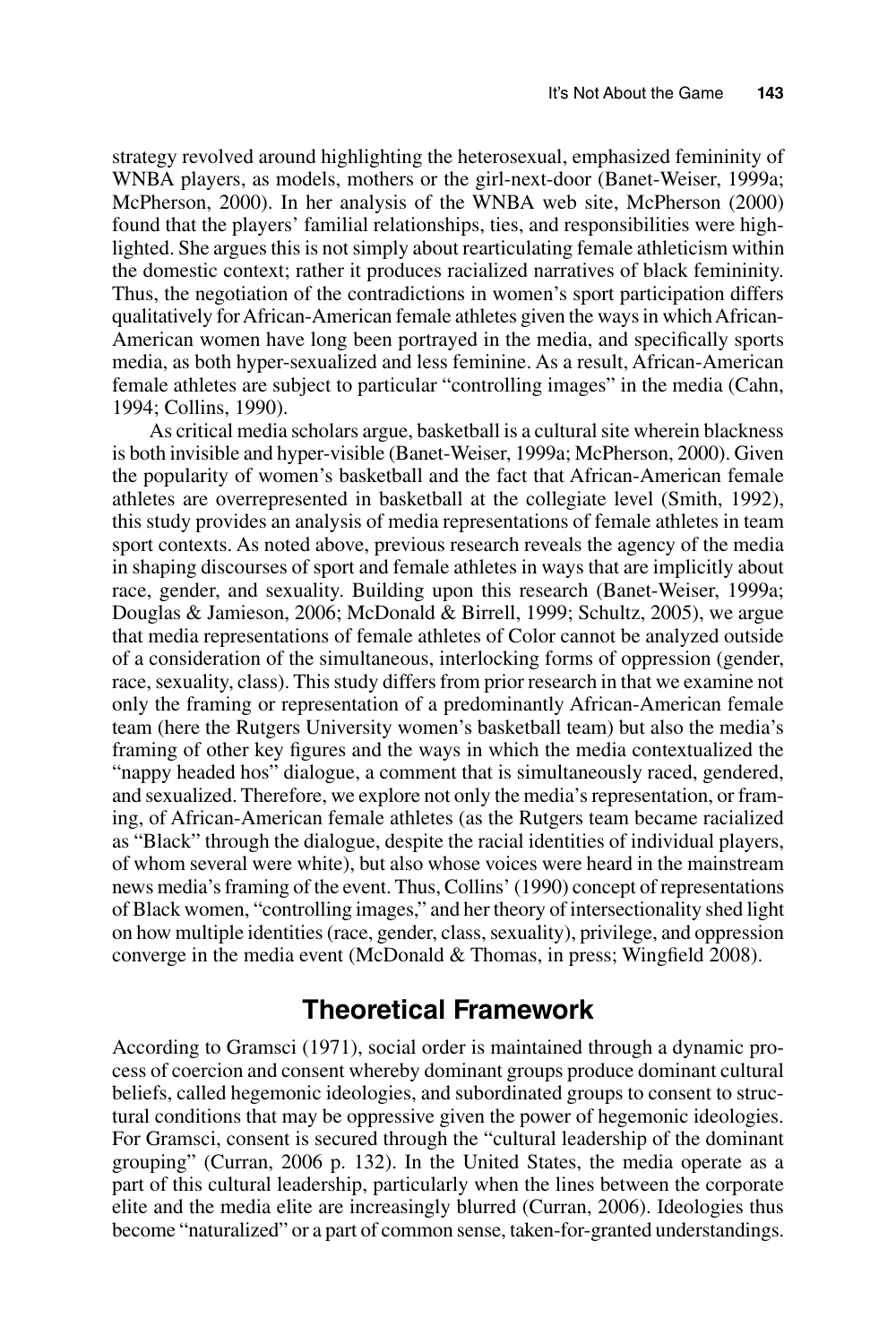However, Gramsci also recognized that subordinated groups can choose to oppose hegemonic dominance by creating alternative understandings of society that connect to people's social experiences and identities (Curran, 2006).

Patricia Hill Collins' theoretical framework was informed by Gramscian theories on the dynamics of domination and power in societies. Building upon Gramsci's hegemony theory, Collins (1990) argued that dominant groups control social institutions in society, such as schools, the media and popular culture, which produce controlling images that are rife with stereotypes about subordinated groups. These controlling images are not passively accepted by marginalized groups, as there are cultures of resistance within subordinated communities. Collins (1990) explained: "Subjugated knowledges…develop in cultural contexts controlled by oppressed groups. Dominant groups aim to replace subjugated knowledges with their own specialized thought because they realize that gaining control over this dimension of subordinate groups' lives amplifies control" (p. 228). At the same time, Collins recognized there are segments of subordinated communities that internalize and perpetuate dominant ideologies. Thus, the processes of domination and oppression are complex. The result is, "African-American women find themselves in a web of cross-cutting relationships, each presenting varying combinations of controlling images and women's self-definitions" (Collins, 1990 p. 96).

The concept of intersectionality (Collins, 1990) refers to this "web of crosscutting relationships" taking into account how various forms of oppression (e.g., race, class, gender, sexuality) interlock with one another. As such, "both/and perspectives," rather than "either/or perspectives," of social locations are used to understand the ways in which individuals (and social institutions) are situated within interlocking forms of privilege/dominance and oppression/ subordination.

Therefore, we analyzed the Imus/Rutgers University controversy and the subsequent media framings to explore the tensions between the "controlling images" of African-American women as "nappy-headed hos" and "women's self definitions," of "young ladies of class." The Rutgers coach, players, and women's groups provided counter-hegemonic discourses on African-American women. Collins' theoretical framework allows consideration of how subordinate groups assert agency, despite a lack of institutional access or power, to also shape the media frames of the event. Thus, this study critically analyzes the construction of media events by mainstream news print media to understand the "complex interrelated and fluid character of power relations" as they are constructed along axes of difference (McDonald & Birrell, 1999, p. 284).

### **Methods**

Following Hall (2000), we acknowledge media frames are both constructed within raced, classed, and gendered hierarchical relations of power and are read within those very same systems of domination. Also building upon Gramscian theories of hegemony, Hall (2000) developed theoretical and methodological frameworks for understanding how meanings are produced and consumed. As Hall notes, meanings are constructed through and within hierarchical structures of power wherein the preferred meanings, or the meanings intended by the producer, "have institutional, political and ideological power imprinted in them, and themselves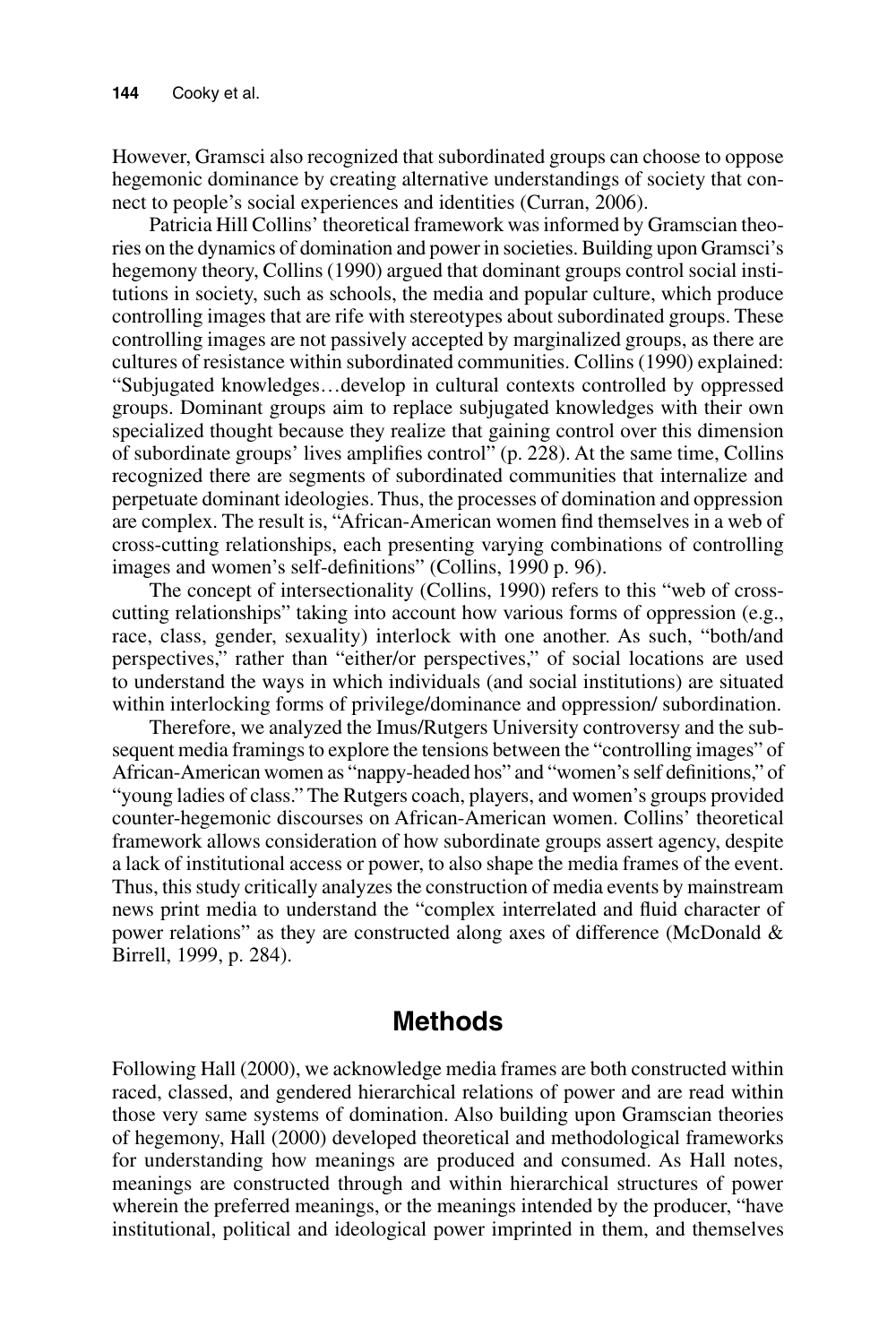become institutionalized" (Hall 2000, p. 57). As such, preferred readings often limit the possible meanings encoded in texts by producers and thus limit the possible readings decoded by audiences (Hall, 2000; Hunt, 1999). Through a textual analysis, researchers can uncover both the denotative and connotative meanings of texts (Hall, 2000). From this methodological perspective, the media are viewed as creating and recreating narratives that can be linked to dominant ideas, or ideologies, that circulate in wider society.

Content analysis involves a systematic, quantitative analysis of content, usually texts, images, or other symbolic matter (Krippendorff, 2004). According to Payne and Payne (2004), "content analysis seeks to demonstrate the meaning of written or visual sources by systematically allocating their content to pre-determined, detailed categories and then both quantifying and interpreting the outcomes" (p. 51). It generally involves the researcher determining the presence, meanings, and relationships of certain words or concepts within the text. We used content analysis to systematically locate the preferred meanings of the text. Stokes' (2003) discussion of media methodologies recognizes that scholars can successfully combined content analysis with other interpretivist methods such as textual analysis.

We analyzed the major and regional newspaper coverage of the Don Imus/ Rutgers University Women's Basketball controversy. Four of the top five national papers, based on circulation rates (Audit Bureau Circulation, 2006), were selected: *USA Today*, the *New York Times*, the *Los Angeles Times* and the *Washington Post*. Eight regional papers were selected from different regions of the U.S. (Northeast, Midwest, South and West) from the top 25 list, also based on circulation rates (Audit Bureau Circulation, 2006). Regional newspapers included: *Chicago Tribune*, *Atlanta Journal Constitution*, *Houston Chronicle*, *Denver Post*, *The Philadelphia Inquirer*, *Boston Globe*, *San Francisco Chronicle*, and *Seattle Times*. *The Star Ledger*, New Jersey's major newspaper, was also selected based on the location of Rutgers University to provide an understanding of "local" coverage of the story.

Articles were retrieved using Lexis-Nexis database, from April 4, 2007 (the day the comment aired) to April 19, 2007, using the search terms, Imus and Rutgers University. This search yielded a total of 188 feature articles. We selected April 19, 2007 as the end date due to the shift in media coverage after the Virginia Tech Shootings (a student went on a shooting spree killing 33 people, including himself, and wounding 15 others), which became the new "media event" that dominated the newspapers and televised news programs.

The first and second author conducted a qualitative analysis of all articles to uncover the various media frames of the event. Thus, the frames we subsequently analyzed in the content analysis were derived from this inductive approach. The initial qualitative analysis revealed eight emergent themes regarding media framing of the controversy, three of which we discuss in this paper (due to space limitations). Emergent themes were discovered using open coding of data (Strauss & Corbin, 1990). First, we read the articles to determine who and what was left outside or marginalized in dominant news frames. Here, we focused on who and what was rendered invisible and silenced. Second, the frames for the Rutgers team were analyzed. Finally, we examined how the statement, "nappy headed hos," was framed by the media. From these emergent themes, we created subthemes that we then quantitatively analyzed. For example, an emergent theme was what we labeled, "voices in the article." Upon our initial textual analysis we noted which voices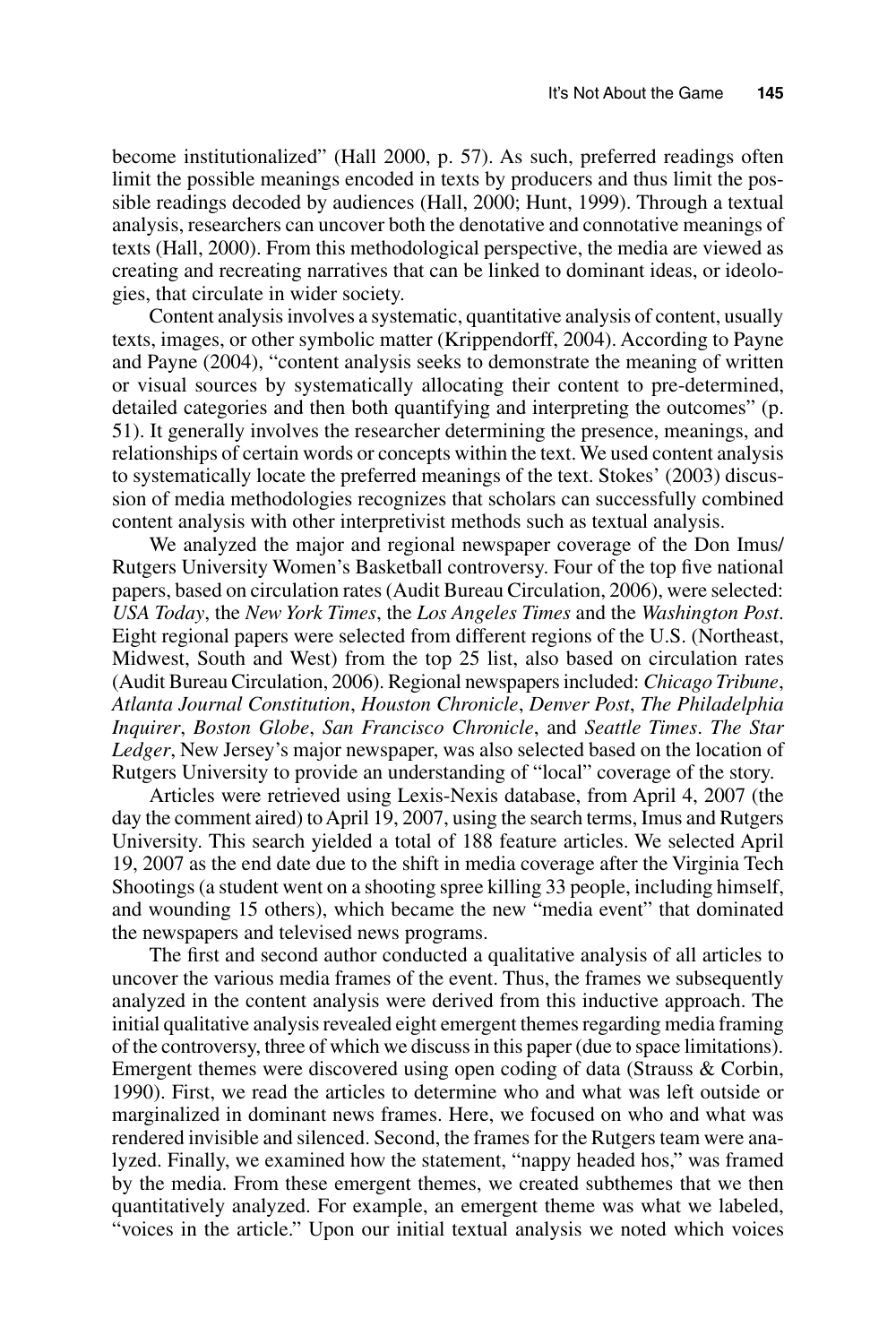(as determined by direct quotes in the article) were included in the coverage (e.g., coach, black leaders, women's leaders, players, politicians and others). In the content analysis, we were then able to code whether an article mentioned and/or included quotes from specific individuals/groups. We then compiled descriptive statistics on the content of the subthemes. In the final step, we conducted a textual analysis (Hall, 2000), analyzing in depth the quantitative results from the content analysis.

## **Explanation of Events<sup>1</sup>**

In 2007, Rutgers University had their first ever NCAA national championship appearance for women's basketball. The 2007 Rutgers squad, ranked number 19 and 21, according to the Associated Press and the ESPN/USA Today polls respectively, had struggled at the beginning of the season but won the Big East conference title against another powerhouse, the University of Connecticut. This was their first conference title in the history of the program (Rutgers Women's Basketball History, accessed 7/7/09). Rutgers continued its winning streak defeating both Duke and Louisiana State University during the NCAA tournament. Rutgers' performance was surprising to many because Duke, a number one ranked team and top seed, had beaten Rutgers earlier in the season by 40 points. Rutgers' "Cinderella" season would end at the NCAA championship game when they would face off against the University of Tennessee women's basketball team, a number one seed. Coached by Pat Summit, her 33rd season, Tennessee won their seventh NCAA National Championship. The match-up should have provided a compelling story for journalists given that Tennessee has been compared with other long-standing sport dynasties including Duke University's men's basketball program and Major League Baseball's New York Yankees (Tennessee is 5–0 Against Rutgers in NCAA Tournament Play, accessed 7/11/09).

At the time Imus' radio show, *Imus in the Morning,* was broadcast on WFAN, a CBS owned radio station serving the New York City market with an average of 358,000 listeners daily (Carr, 2007, p. 7). In addition, millions watched a simulcast of the show on MSNBC. As noted in the introduction, the exchange on Imus' show on April 4, 2007 and its subsequent posting on Media Matters for America captured the attention of the mainstream news media given the controversial nature of the dialogue.

Historically, the adjective "nappy" has served as a derogatory, racist stereotype to describe the hair texture of women of color. The term "ho" is a shortened, slang version of the word "whore" which is an adjective to describe a sexually promiscuous or immoral woman (Merriam-Webster's dictionary, accessed July, 11 2009). In the U. S. the word "ho" is part of pop culture vernacular, commonly heard in certain forms of rap and hip hop music, on daytime talk shows such as *Jerry Springer,* and is often is used to refer to women who sexually manipulate men for economic compensation. In addition, the epithet "ho" typically evokes a woman of lower socioeconomic standing, whereas "escort" has higher socioeconomic connotations. According to pop culture usage, a "ho" can also refer to a woman who "steals" another woman's boyfriend/husband. The dialogue precipitated a series of events, which we outline below.

On Thursday April 5, 2007, MSNBC issued a statement distancing itself from Imus calling his comments "deplorable," while Imus claimed on his radio show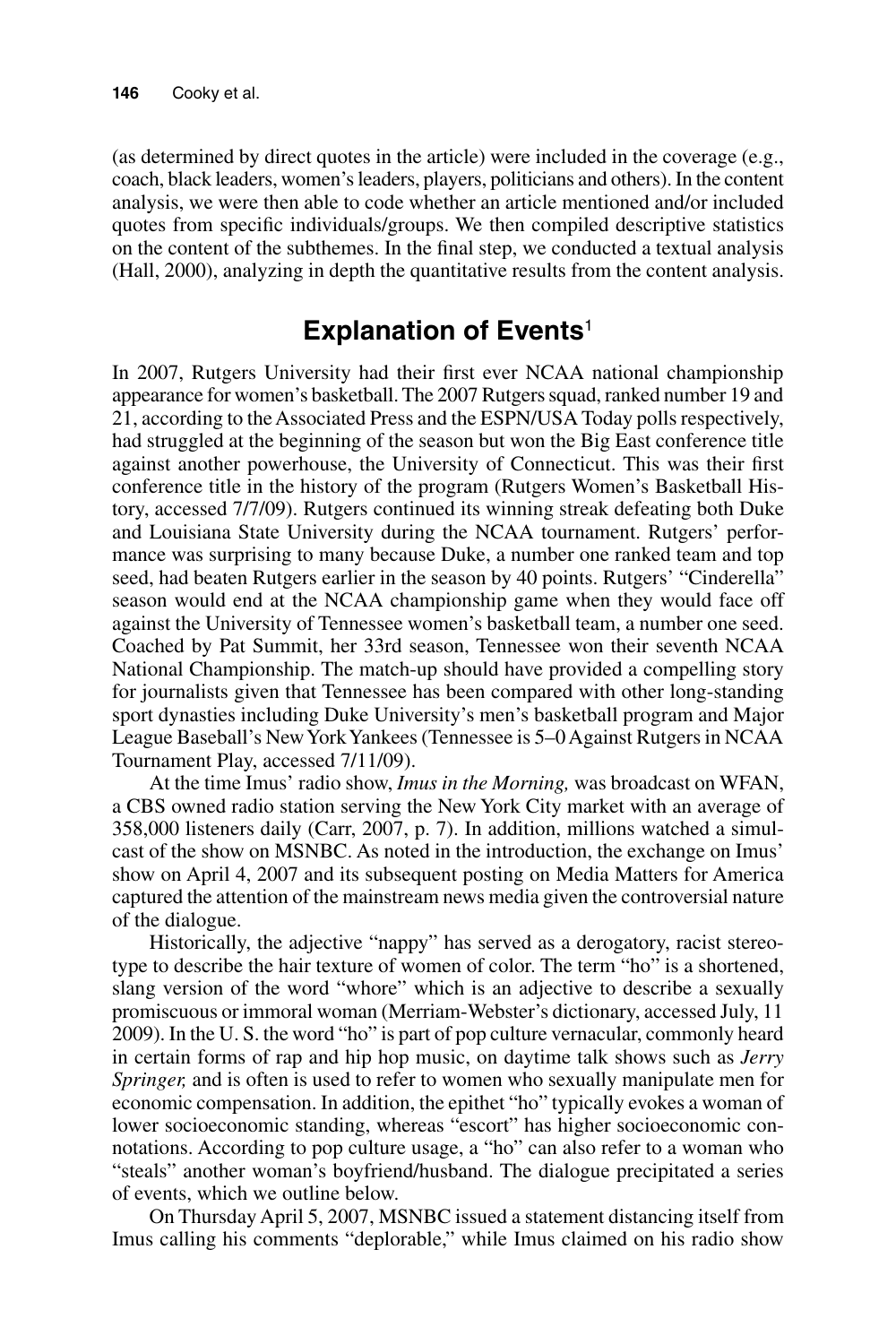that people should not be offended by, "some idiot comment meant to be amusing." (Carr, 2007, p. 7). The National Association for the Advancement of Colored People called the remark "racist" and "unacceptable." On Friday April 6, 2007 the National Association for Black Journalists issued a news release condemning Imus' remarks and called for his firing. NCAA President Myles Brand and Rutgers University President Richard L. McCormick also issued a joint statement strongly condemning Imus' remark:

The NCAA and Rutgers University are offended by the insults on MSNBC's Don Imus program towards the ten young women on the Rutgers basketball team. It is unconscionable that anyone would use the airways to utter such disregard for the dignity of human beings who have accomplished much and deserve credit. It is appropriate that Mr. Imus and MSNBC have apologized. (Carr, 2007, p. 7)

Imus apologized on his radio show saying,

We want to take a moment to apologize for an insensitive and ill-conceived remark we made the other morning regarding the Rutgers women's basketball team. It was completely inappropriate and we can understand why people were offended. Our characterization was thoughtless and stupid, and we are sorry. (de Moraes, 2007, p. C01)

WFAN and CBS also issued apologies. CBS issued the following statement, "We are disappointed by Imus' actions earlier this week which we find completely inappropriate. We fully agree that a sincere apology was called for and will continue to monitor the program's content going forward" (Carr, 2007, p. 7).

On Monday April 9, 2007 Don Imus appeared on Reverend Al Sharpton's radio talk show. Rev. Sharpton, considered by the mainstream news media as a voice for "the African-American community," has spoken out frequently on racial issues in the past. On the show, Imus apologized once again for his remark. Sharpton accepted Imus' apology but called for his resignation. Moreover, the National Organization for Women mobilized its constituents to pressure the media networks to fire Imus. The Women's Sport Foundation posted a copy of the transcript on their website asking their members to write or e-mail CBS and NBC to "do the right thing and not support bigotry on the airwaves." (Protest Don Imus' Inappropriate Remarks Regarding Rutgers Basketball Team, accessed July 11, 2009)

In Chicago, Reverend Jesse Jackson, also considered a voice for "the African-American community" and a key leader in contemporary racial concerns, protested outside NBC's offices in Chicago. Claiming pressure from the mainstream news media and the organizational efforts of key figures like Sharpton and Jackson, as well as letters in protest from their own employees including Al Roker, weather anchor for the *Today* show on NBC (who wrote on his *Today* show blog that Imus' comment was "vile and disgusting"), CBS Radio and MSNBC announced they were suspending Imus for two weeks.

Further adding to Imus' predicament, on Tuesday April 10, 2007 the Rutgers team held a nationally televised news conference. Coach C. Vivian Stringer and the Rutgers athletes publicly accepted Imus' apology. However, Coach Stringer referred to Imus' comments as "racist and sexist remarks that are deplorable, despicable and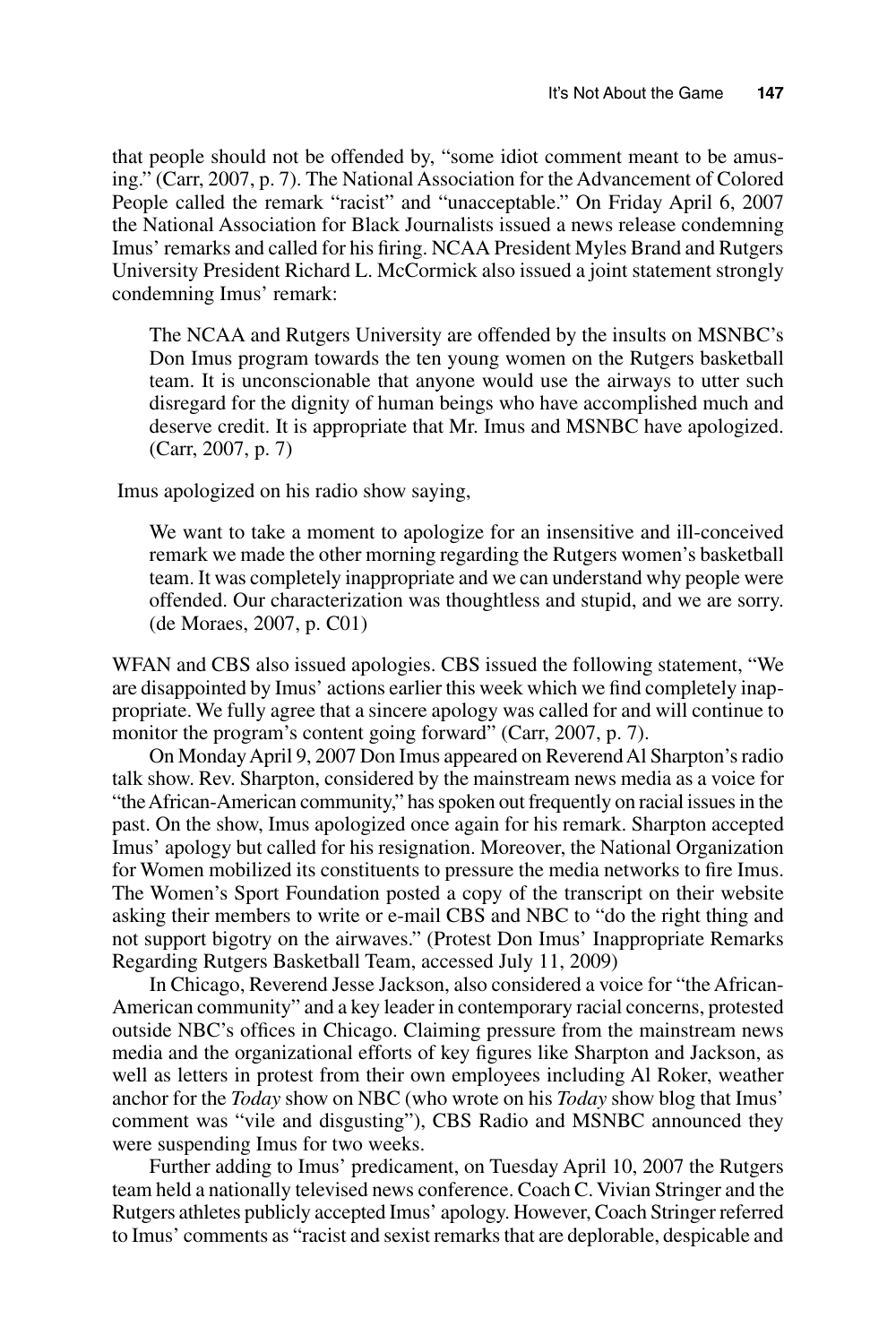unconscionable" (Horn & Gold, 2007, p. 11). Team captain Essence Carson put the controversy in perspective noting, "It's more than about the Rutgers women's basketball team. As a society, we're trying to grow and get to the point where we don't classify women as hos and we don't classify women as nappy-headed hos" (Roberts, 2007, p. 1).

That same day, Alpha Kappa Alpha, a national sorority and a significant African-American cultural institution with over 200,000 active members, issued a press release condemning Imus' comment and called for the firing of both Imus and his producer Bernard McGuirk (Imus Press Release, accessed August 1, 2009). Moreover, the President of Alpha Kappa Alpha sorority, Barbara A. McKinzie, urged members and their families to divest of any stock holdings in CBS, NBC and their parent companies including Microsoft and Westinghouse, and called on the members to boycott rap and hip hop artists. McKinzie noted that the call for the boycott was a way for Alpha Kappa Alpha members to honor the legacy of another Alpha Kappa Alpha member, C. Delores Tucker, a politician and social activist who was one of the first women of color to call for a boycott of misogynist music and artists (Coach Stringer is also a member of the sorority). Also on Tuesday April 10, 2007 key corporate sponsors of Imus' program pulled their support, including Proctor & Gamble, Co., Staples, Inc. and Bigelow Tea. General Motors, GlaxoSmithKline, American Express, and Sprint would follow the next day (Wednesday April 11, 2007) leading MSNBC to cancel the simulcast of Imus' show, *Imus in the Morning*.

On Thursday April 12, 2007 CBS fired Imus. Several days later the Women's Sport Foundation issued another press release supporting CBS and MSNBC for their decision to fire Imus (Women's Sport Foundation responds to CBS and MSNBC's firing, accessed August, 1 2009).

### **Silence and Invisibility**

The explanation of events outlines the myriad voices that could have been included in the media frames. A key aspect of media frames is the legitimation of some voices in a controversy and the exclusion of others that are silenced, rendered illegitimate or "outside the frame" (Dworkin & Wachs, 1998; 2009; Messner & Solomon, 1993). Thus, we analyzed media coverage in terms of which individuals and groups were rendered visible or invisible. While "key players," whether they are inside or outside the media frame, exercised agency in speaking out on the issue, who is named and who is unnamed yields important insights regarding the hegemony of the media to shape ideologies and cultural understandings of the event.

As shown in Table 1, although the Rutgers team was named in the majority of articles (87.2%) the majority of articles did not name the coach, C. Vivian Stringer (78.2%) or specific players of the team such as Essence Carson or Matee Ajavon (87.8%). Although the story is about an insult directed at the Rutgers team and its players, the coach and the athletes were infrequently named or quoted. In other words, the mainstream media silenced their voices and perspectives. While it may appear that Rutgers was inside the frame, given that nearly 90% of the articles mentioned the Rutgers team, in most cases the team was only mentioned once to provide context for the story. In a typical example, an article begins, "Radio's Don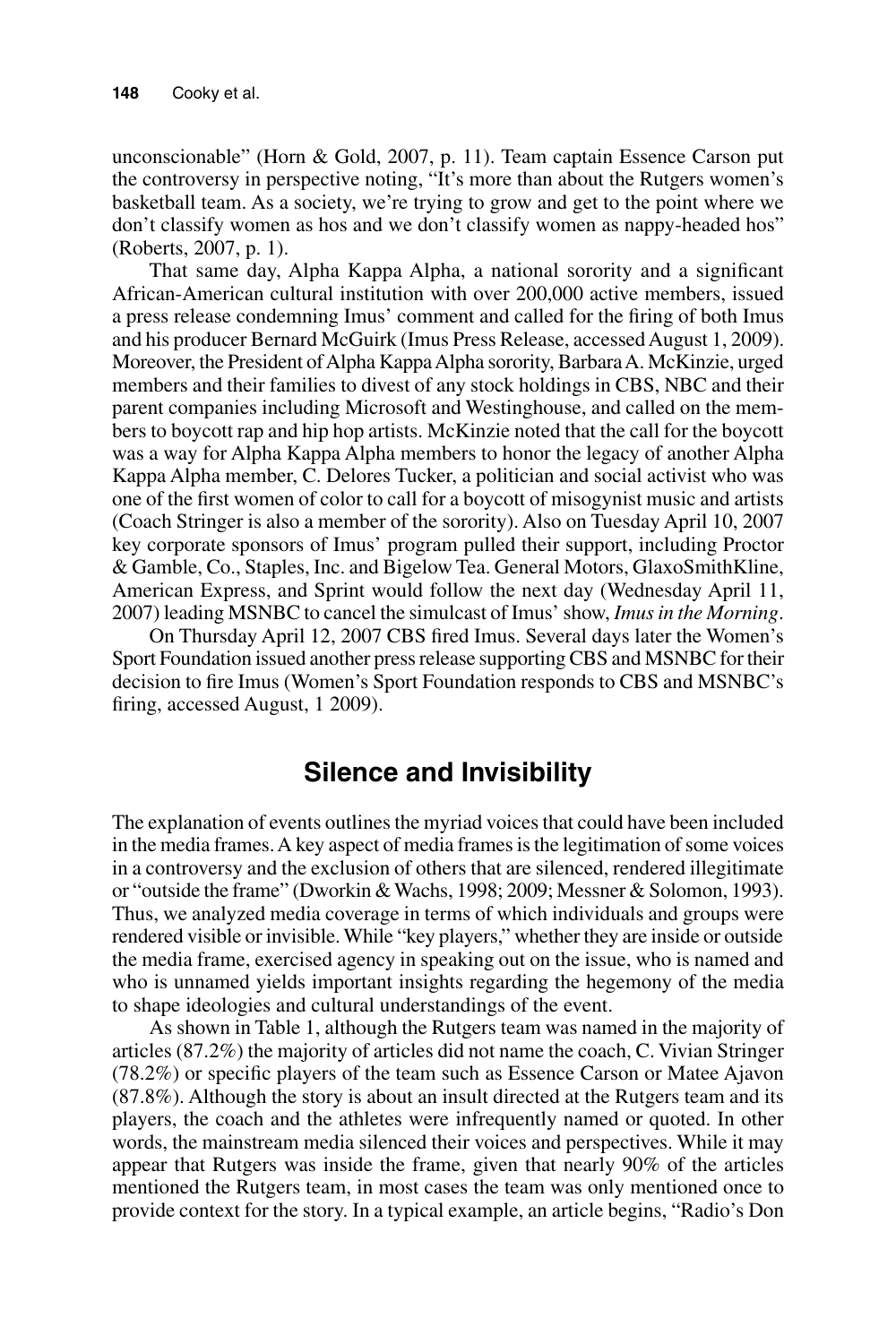Imus continued his public mea culpa Monday for calling female Rutgers basketball players 'nappy-headed hos' " (Johnson, 2007, p. 1D). The opening line was typically the first and only time the team was mentioned, discussed or quoted. Very few articles discussed the team's accomplishments, statistics, or history and background of the team, including Rutgers' "Cinderella" season. The "Cinderella" narrative typically dominates the sport media frames, especially during the NCAA Men's Final Four tournament. The absence of this narrative in the framing of the Rutgers team highlights the mainstream news media's continuing silence of women's sport (Messner, Duncan, & Willms, 2006).

Also nearly invisible in the media frame are the leaders of "women's groups" (for example, President of the National Organization for Women, Kim Gandy; President of the Feminist Majority, Eleanor Smeal; the then-President of the Women's Sports Foundation, Aimee Mullins; and Alpha Kappa Alpha President, Barbara McKinzie); 92.6% of articles did not name one women leader or group (Table 1). When women's groups were named, in most cases it was the National Organization for Women, an organization that has been criticized in the past for its lack of inclusion of the voices and concerns of women of color.

While only 7.4% of articles mentioned a women's leader or group by name, 46.3% of articles included the name/s of Black leaders or groups (defined as such by the media; Table 1). In other words, the mention of Black leaders or groups was over 6 times that of women's leaders or groups. Moreover, in the overwhelming majority that named or quoted "Black leaders," the leaders were Black men, while the "women's leaders" mentioned were white women. A few articles did mention C. Dolores Tucker, the first female African-American woman to serve as Secretary of State and a Civil Rights leader who lead a movement against misogyny in rap lyrics. She passed away in 2005 and thus could not be quoted in the articles, but others individuals who were quoted referenced Tucker's movement to end misogyny in rap and hip-hop.

| Key Figures/ Groups Not Named | Percent (# of articles) $n = 188^*$ |
|-------------------------------|-------------------------------------|
| Imus not named (search term)  | $0\%$ (0)                           |
| Stringer not named            | 78.2\% (147)                        |
| Players not named             | $87.8\%$ (165)                      |
| Rutgers team not named        | $12.8\%$ (24)                       |
| Black Leaders not named       | 53.7\% (101)                        |
| Women's Leaders not named     | 92.6% (174)                         |
| Politicians not named         | 67.6% (127)                         |

#### **Table 1 Invisibility**

\* In all tables the number of articles/percentages may not add to 100% or 188 because not all articles included the frames analyzed.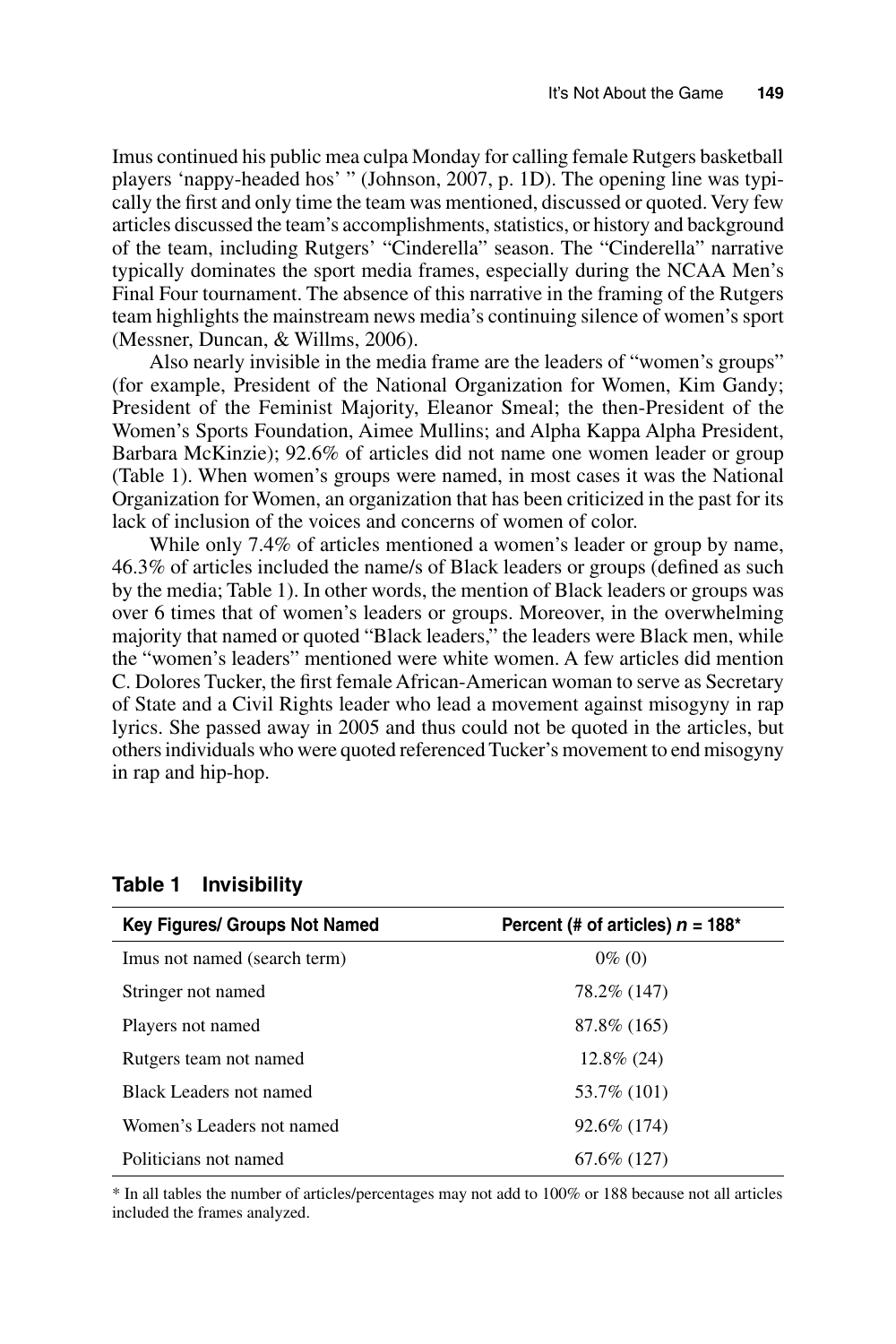Further adding to this missed opportunity to frame the story on the intersections of race, gender, and sexuality, the mainstream news media largely ignored the organized protests that occurred at the Rutgers University Women's Center. There were a few articles, particularly in *The Star Ledger*, the newspaper whose market includes Rutgers University that mentioned the protests. Several included quotes from a letter written by Carolyn A. Brown, a Black female history professor at Rutgers University (Wentworth and Patterson, 2007). Alpha Kappa Alpha, as discussed earlier, also called for a boycott of Imus. Yet, despite the diversity of voices, the articles framed Reverends Sharpton and Jackson almost exclusively as representatives or legitimate spokespeople. This positioning of Sharpton and Jackson, a routine part of mainstream media's packaging of "race stories," constructs a unitary Black community that shares a specific frame. Although these two leaders have been embroiled in past controversies, the media's uncritical positioning of Sharpton and Jackson as the primary spokespeople racialized the controversy. Moreover, this frame silenced intersectional ways of knowing given that the quotations from Black leaders featured in the articles focused only the racial/racist aspects of the controversy, while neglecting themes on race, gender, and sexuality in sport.

In addition to whom was mentioned in the news articles, we analyzed whether these same individuals or groups were quoted (Table 2). Black leaders were most frequently quoted (19.1%). There was little difference in the percentages of articles that included quotes from Coach Stringer (14.4%) or from Imus (15.4%). However, the voices of women's organizations (4.3%) and the Rutgers women basketball players (8.5%) were left almost entirely outside of the media frame. None of the articles quoted the Women's Sports Foundation or the Alpha Kappa Alpha sorority despite both organizations issuing press releases. President Aimee Mullins of the WSF stated in the press release: "Race and gender bigotry are inexcusable…". Alpha Kappa Alpha President, Barbara McKinzie referred to Imus' comment as "racist and sexist." In short, the voices silenced in the media frames are the same voices that provide a context of intersectionality to Imus' comments. Given that Jackson and Sharpton are quoted in five times the number of articles as women's leaders and organizations further supports our analysis that race is the dominant frame in the mainstream print news media coverage.

| Key Figures/ Groups quoted/ paraphrased | Percent (# of articles) $n = 188^*$ |
|-----------------------------------------|-------------------------------------|
| Imus quoted                             | $15.4\%$ (29)                       |
| Stringer quoted                         | $14.4\%$ (27)                       |
| Players quoted                          | $8.5\%$ (16)                        |
| NCAA/ Rutgers University Administration | $13.2\%$ (25)                       |
| <b>Black Leaders quoted</b>             | $19.1\%$ (36)                       |
| Women's Leaders quoted                  | $4.3\%$ (8)                         |
| Politicians quoted                      | $11.7\%$ (22)                       |
|                                         |                                     |

#### **Table 2 Silence**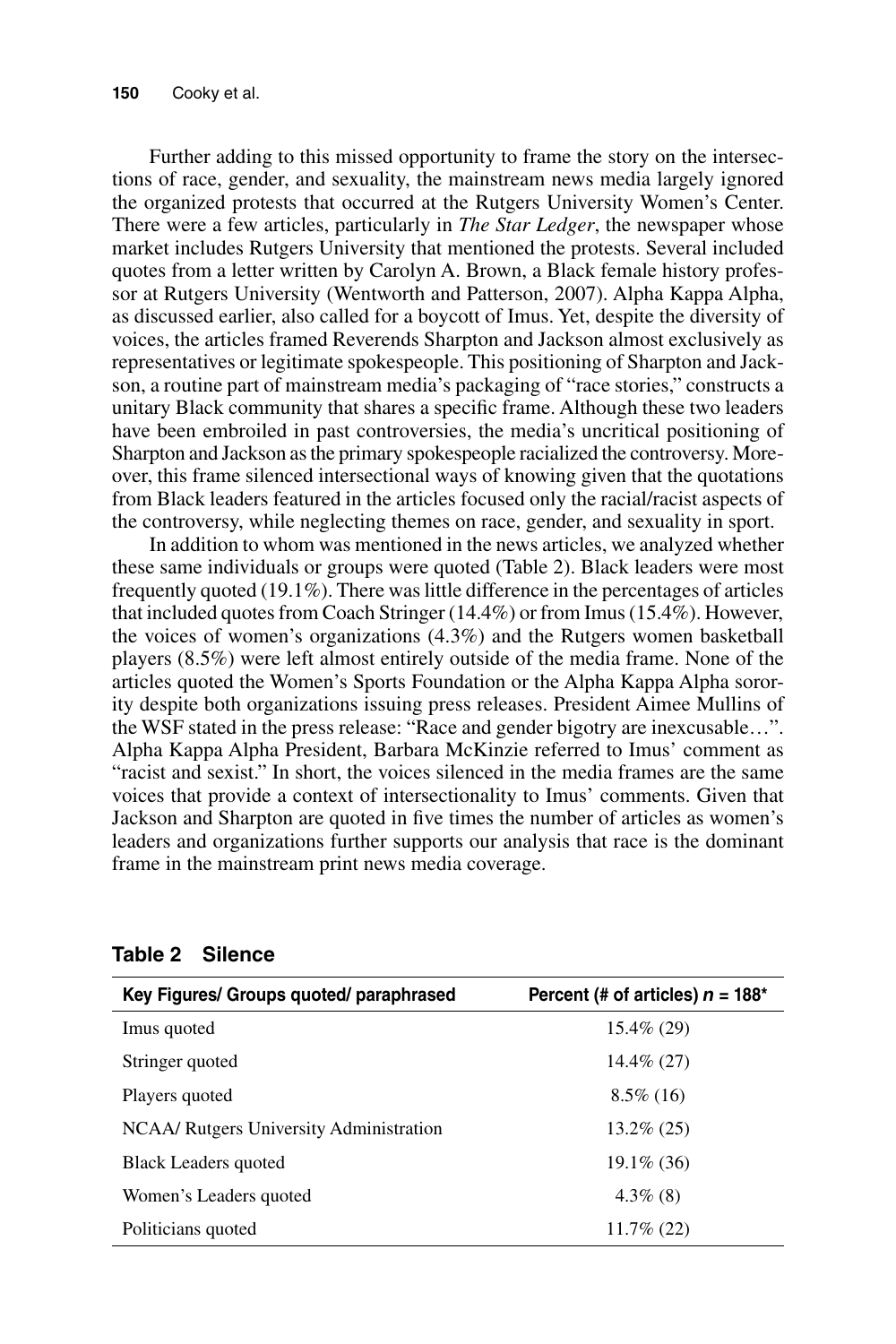## **Media Framing of Female Athletes: Controlling Images Versus Women's Self-Definitions**

Imus' insult of the Rutgers University women's basketball team as "nappy-headed hos", suggests they "lack class" given their unwillingness, resistance or inability to accept or adopt white, middle-class standards of emphasized femininity. Most of the mainstream news media articles' quotations of the transcript failed to include the exchange that contrasted the "cute" Tennessee players with the Rutgers players who, in the eyes of Imus and his executive producer, were "like the Toronto Raptors," a men's NBA team known for their tough style of play. One exception was an article in the *San Francisco Chronicle* that included quotations from a University of California, Berkeley basketball player, Alexis Gray-Lawson, who thought the Tennessee team should have also been offended by the remarks because, "casting them as the pretty team demeans their national title" (Knapp, 2007, B1). In sports such as gymnastics where subjective standards of beauty and "cuteness" become a factor in the evaluation of athletic performances, Chisolm (2001) argues that "cuteness" becomes a "female apologetic" to "minimize the transgressions of (gendered) social norms in sport" (p. 428). Imus' dialogue with his executive producer reproduced the gendered ideologies female athletes historically have had to negotiate in their identities as athletes and as women (Cahn, 1994; Felshin, 1974; Festle, 1996).

The masculinization of female athletes historically has operated to "Other" women of Color (Cahn, 1994; Schultz, 2005), due to the ways that whiteness and white privilege shape standards of beauty and femininity (Banet-Weiser, 1999b). In the sport of basketball wherein athletic performances are based on performance standards separate from physical appearance, Imus' commentary regarding the "cuteness" of the Tennessee team serves to mark the athletes by both gender and race. The Imus incident also illustrates how the standards upon which female athletes are judged are not simply about the dichotomous category of Black/ White; they also reveal the social value attributed to lighter skin. A journalist from the *San Francisco Chronicle*, Gwen Knapp, states that the Imus incident was not simply about race because there were as many African-Americans on the Tennessee team as on the Rutgers team. Rather it was about "who could 'pass' as part of mainstream culture" (Knapp, 2007, p. B1).

Given this, we were interested in how the Rutgers University Women's basketball players were framed by the media (Table 3). In most of the articles (64.9%) specific Rutgers players were not mentioned or quoted; that is, they were outside the frame. This finding supports our previous analysis of the invisibility and silence of the Rutgers University players and coach, which represented "subjugated knowledges" (Collins, 1990) on the controversy. However, Rutgers' players and coach appeared inside the media frame after their nationally televised press conference on Tuesday April 10, 2007. Of the 66 articles that discussed the players, over half the articles (51.1%) framed the players as "young ladies of class." Of the articles that mentioned the players, 15% framed the players as "innocent victims" undeserving of Imus' verbal abuse. In this frame, the athletes were positioned as "vulnerable" or "meek" and "defenseless" lacking power in relation to Imus. Consider the following quote: "The Rutgers team had done nothing wrong but excel as history students and music majors, as big sisters and determined players…" (Roberts, 2007, p. D1). In this quote, the Rutgers team is viewed as undeserving of Imus' verbal abuse.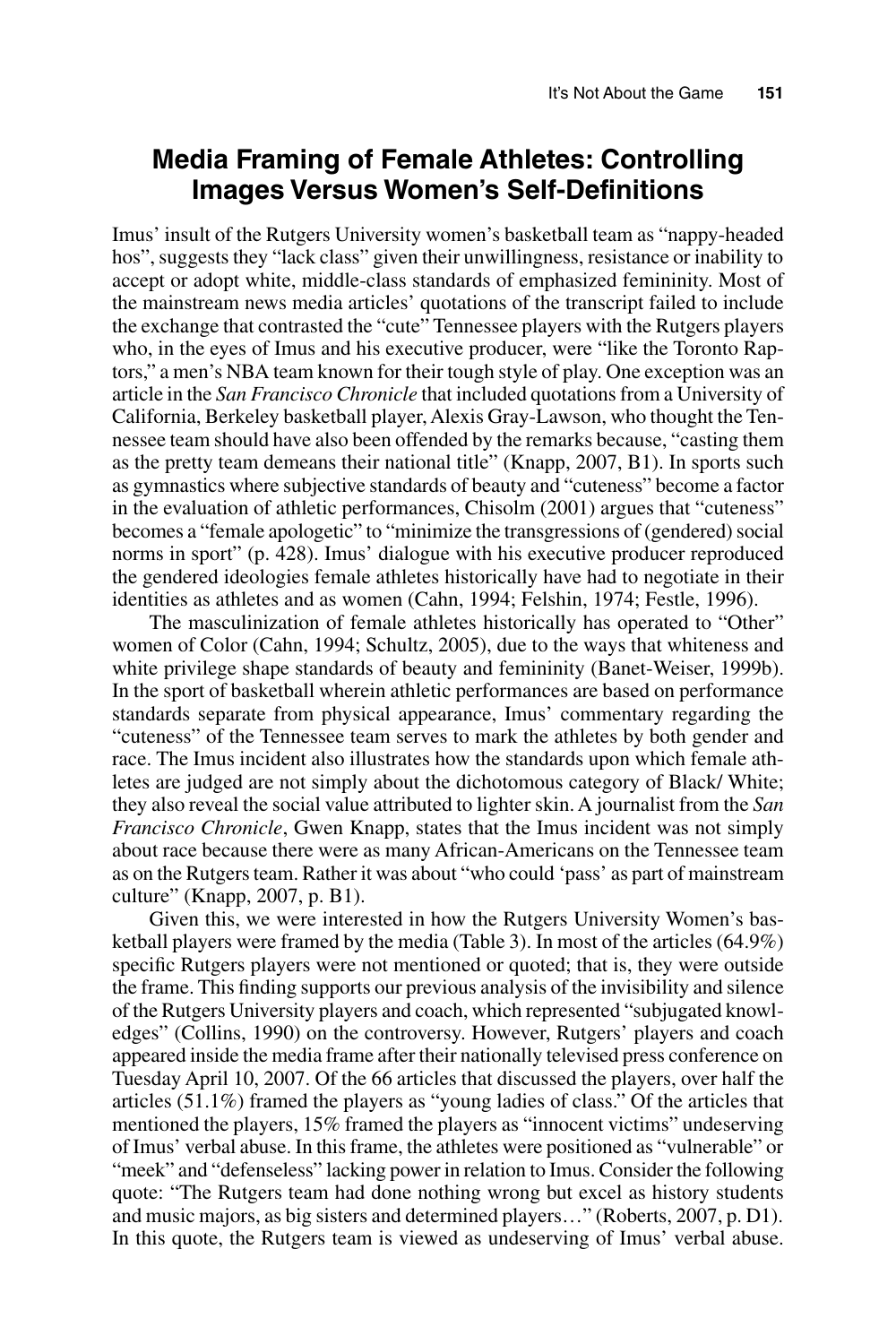Several articles mentioned how Imus had "robbed them of their moment," likening the players to victims of a crime (Stanley, 2007, p. E1).

The mainstream news media coconstructed the frame of "young ladies of class" in their descriptions of the team, quoting or paraphrasing Coach Stringer who defended her players citing the educational accomplishments or leadership activities of the team. The following is an example of this frame: "These young ladies are valedictorians of their classes, future doctors, musical prodigies and yes, even Girl Scouts. They are all young ladies of class. They are distinctive, articulate" (Strauss, 2007, p. D3). The co-construction of the frame illustrates the tensions between controlling images of African-American women ("nappy-headed hos") and women's self-definitions. Coach Stringer represented the ways in which subordinated groups do not passively accept the controlling images put forth by the mainstream media. Challenging the image of African-American women as "nappyheaded hos," Coach Stringer mentioned in the press conference that Essence Carson played musical instruments. In addition, she was quoted in several articles: "These young ladies are the best the nation has to offer and we are so very fortunate to have them here at Rutgers. They are ladies of class and distinction; they are articulate, they are brilliant" (Brennan, 2007 p. 12C). The Governor of New Jersey, Jon S. Corzine's comments on the team also coconstructed this frame: "The Rutgers Scarlet Knights women's basketball team embodies all that is great about New Jersey: intelligence, toughness, tenacity, leaders and, most of all, class" (Strauss, 2007, p. D3) Robert Mulcahy, the athletic director at Rutgers University echoed the "class" frame. Articles noted how, during the press conference, Mulcahy introduced team captain, Essence Carson, as a "straight-A student, who could walk out of here and play 'Moonlight Sonata' on the piano without looking at the notes" (Strauss, 2007, p. D3). In short, the agency of Coach Stringer created counter-hegemonic ideologies regarding female athletes that were then reproduced in the mainstream media's framing of the team.

A few articles (10.6%) fused the "innocent victims" and "young ladies of class" frames (Table 3). These articles implied that because the players were outstanding citizens in the community and accomplished students and athletes they were undeserving "innocent victims." For example, a *New York Times* article written by Gwen Ifill, a past target of Imus' "jokes" states, "For all their grit, hard work and

## **Table 3 Framing of the Rutgers University Women's Basketball Team**

| <b>Framing of the Team</b>    | Percent (# of articles) $n = 188$ |
|-------------------------------|-----------------------------------|
| <b>Innocent Victims</b>       | $5.3\%$ (10)                      |
| Young Ladies of Class         | $18.1\%$ (34)                     |
| <b>B</b> oth                  | $10.6\%$ (20)                     |
| Other                         | $1.1\%$ (2)                       |
| Article does not mention team | 64.9% (122)                       |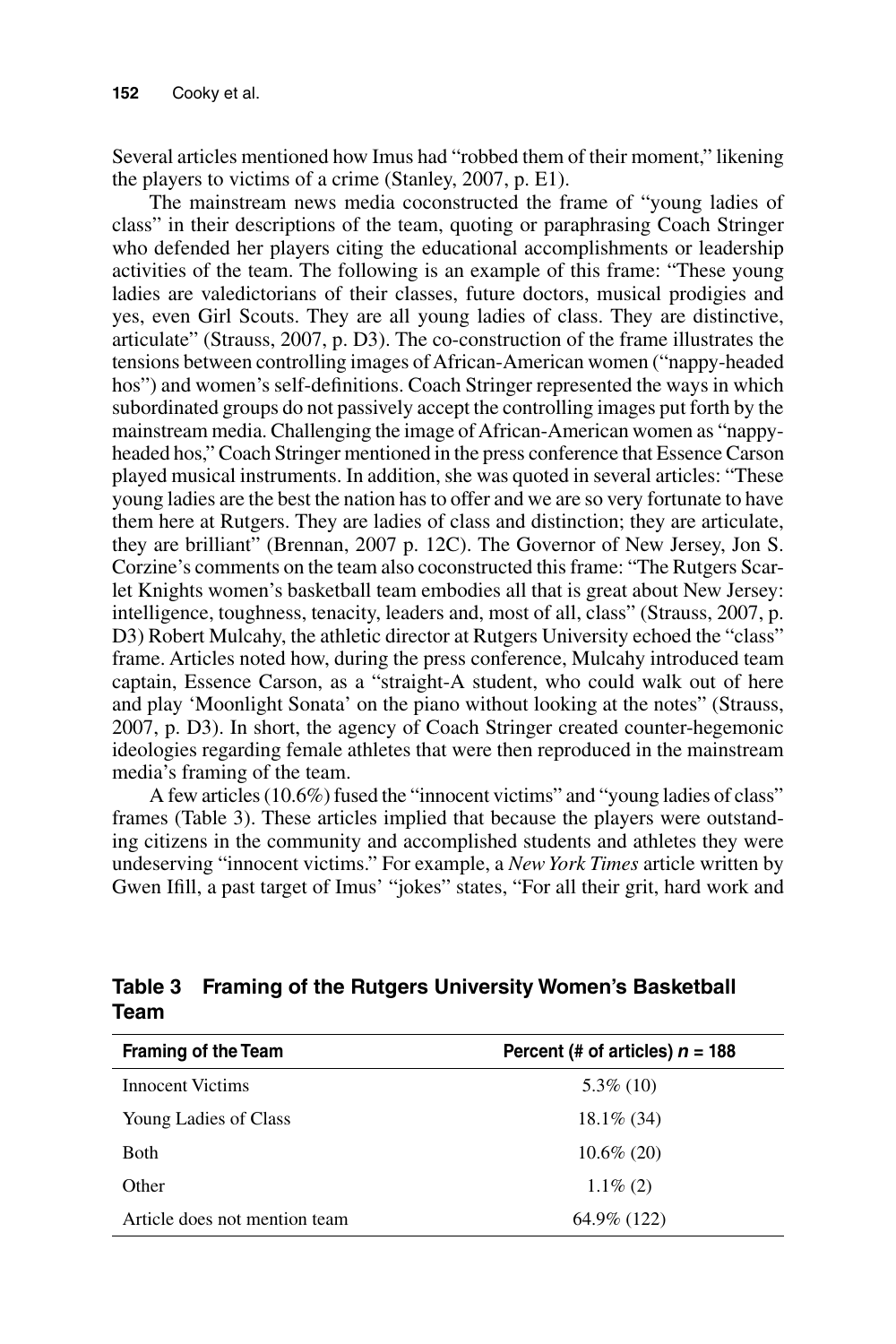courage, the Rutgers girls got branded nappy-headed hos." In the article Ifill continues, "That game had to be the biggest moment of their lives…they are not old enough, or established enough to have built up the sort of carapace many women I know—black women in particular—develop to guard themselves against casual insult" (Ifill, 2007, p. A21) An article in the *Washington Post* describes the team as "a collection of bright, articulate young women, undeserving of Imus' attack," (Hicks, 2007, p. B01) and another *Washington Post* article used the descriptor, "innocent women" to refer to the Rutgers players while later mentioning that "After all, at the heart of this discussion is a group of college-educated African-American women. A valedictorian. A musical prodigy. A budding young lawyer" (Hanretty, 2007).

In their analysis of the media coverage of golfer Nancy Lopez's farewell tour, Douglas and Jamieson (2006) argued that the "construction of whiteness relied upon discourses of sexuality and gender by maintaining cultural norms and values that were constitutive of dominant discourses of social power" (p. 128). In much the same way, white privilege is maintained and whiteness is constructed through the ideologies of gender and sexuality that position the Rutgers University team as either "innocent victims" or "young ladies of class." Both frames reflect dominant ideologies, which maintain the cultural norms and values of white, middle-class, emphasized femininity.

Coach Stringer's description of the Rutgers women as "young ladies of class" deployed valued professional class markers as a way of deflecting the negative confluence of race, gender, and sexuality with lower class life, encoded in the "nappy headed hos" epithet. The "young ladies of class" frame resists the "nappy-headed ho" label by challenging the "lack of class," "out of control," "hyper-sexualized" Black female body. However, the largely successful (as seen in Imus' eventual firing) use of class markers to distance the young women of Rutgers from the Imus' derision, and the media's uncritical taking-up of this frame, ignores the ways that "nappy headed hos" implicitly invokes the tropes of gender, race, and (lower) class simultaneously. Working together with the dominant framing of the Imus event as primarily a "race story" and the narrative distancing of the Rutgers women from "hos," implicitly normalizes this degraded status for women within poor, Black communities.

Although researchers estimate that African-American female athletes come from low-income families, given disproportionate representation of African-Americans among the poor and working classes in the United States (Smith, 1992), the Rutgers team was framed as "young ladies of class" transcending lower socioeconomic class locations. According to Collins' theory of intersectionality, some aspects of one's identity are sometimes privileged over others. The frame of "young ladies of class" puts forward the privileged aspects of the team's identity (in this case, upward class mobility) to counter the way race, class, and gender were disparagingly conflated. In this frame, "lower" class can be transcended for those who lack economic resources, which often confer a higher class status, through assimilation and acceptance of (white) middle-class norms of behavior and values such as playing a classical instrument and appreciating "high art."

Moreover, we argue that the label "young ladies of class" also implicitly positions women's basketball as moral (or classy), relative to men's basketball, which has faced long histories of accusations of a "lack of class" due to the participation of Black males from the urban underclass (Banet-Weiser, 1999a; Boyd, 1997). In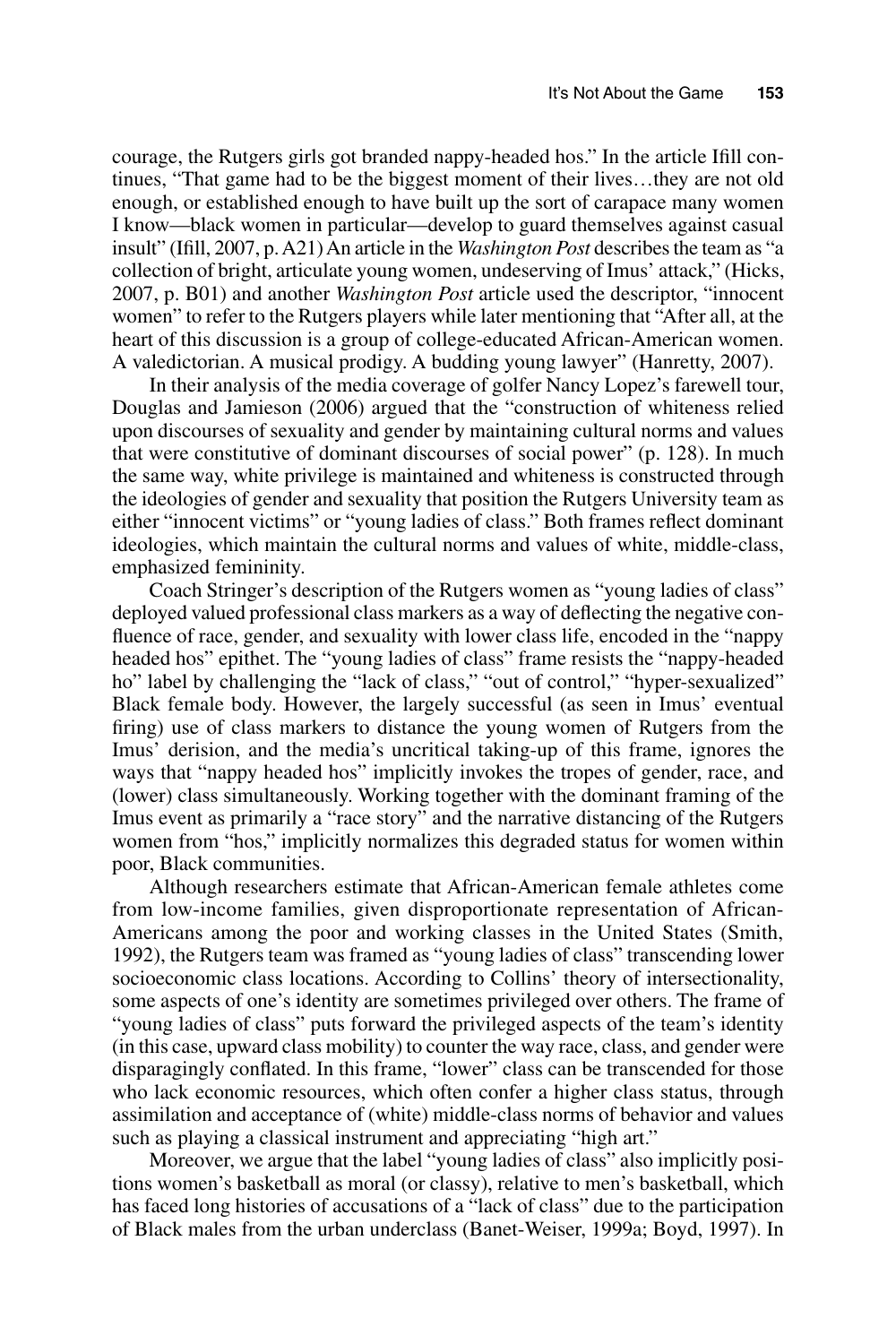this way, the comment deflects rather than underscores the history of sexualization (e.g., female athletes as "hos") that is so common in women's sports media coverage. At the same time, "young ladies of class" counteracts a long history of similarly disparaging frames of African-American women in U.S. media more generally. As has been noted by Collins (1990) rarely are African-American women framed in media outside of "sexualized," "lascivious," "wild," "primitive," "animal-like," "unfeminine," "welfare queens," or "matriarchal" frames. The Imus dialogue on April 4, 2007 touched on many of these historically racist and sexist frames, by referring to women as not only as "nappy headed," and "hos," but also as "grizzlies" who supposedly looked like the muscular, NBA men's team, the Toronto Raptors.

Although some women internalize the (white, middle-class heterosexual) standards of beauty in the United States, which leads to a devaluation of the skin color and hair textures of many African-Americans, there is a long-standing tradition of a Black women's culture of resistance (Collins, 1990). This resistance illustrates that "hegemonic dominance is never totalizing or complete" and that the cultural context is a "fundamental site of resistance" (Collins, 1990, p. 228). In the case of Rutgers' University, the athletes' resistant voices were allowed space in mainstream media, but were ultimately framed to suggest that the controversy was the result of one individual's racism against an "undeserving" group.

## **Outside the Frame: Social Issues in Sport and Society**

Missing from the media frames was critical self-reflexivity on the media's longstanding tradition of silence, trivialization, and sexualization of female athletes. Only a few articles actually dealt with issues pertaining to women's sport, such as gender discrimination in sport or the sexualization of female athletes in the media, or African-American female athletes in sport. Moreover, the national newspapers in the sample included between two to three times the coverage of Imus'/Rutgers University controversy than on the *entire* 2007 NCAA women's basketball tournament (which spans 2–3 weeks). That one white man's insult can spur more print news media coverage than one of sport's major competitions illustrates the power of the mainstream to continually silence women's sport.

The findings also reveal that very few articles explored how female athletes are held to different standards than male athletes or how the hair texture of women of Color is devalued in U.S. culture. When female athletes transgress gender norms and boundaries, even in a "Post-Title IX" moment, they are still held to antiquated societal standards of emphasized femininity and feminine appearance by the mainstream news media.

Also outside of the media frame was a discussion of racism and/or sexism in the U. S. Although over half (51.6%, Table 4) of the articles do not mention racism or sexism in U.S. society, the other half does tie the incident to racism and/or sexism in the wider society. Thirty-five percent of articles mention the prevalence of continued racism in U.S. society, while only 16% link the incident to continued sexism. In other words, there were twice as many articles that focused on racism than on sexism. A few articles acknowledged that although sexism played a role, racism in society is usually seen as more significant. J. A. Adande, a sports jour-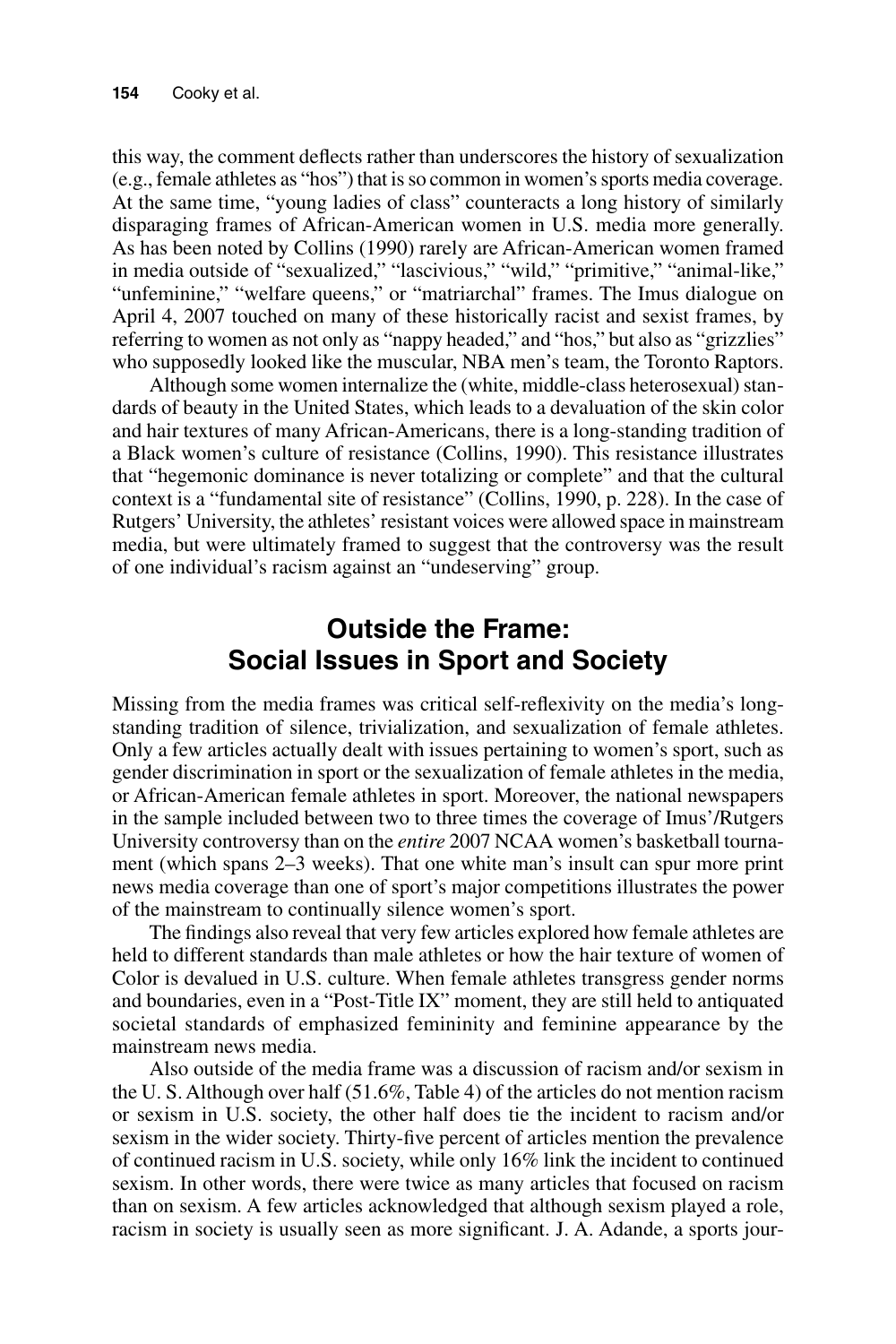| Discussion of                          | Percent (# of articles) $n = 188$ |
|----------------------------------------|-----------------------------------|
| Racism                                 | 35.6(67)                          |
| Sexism                                 | 16(30)                            |
| Article does not mention racism/sexism | 51.6\% (97)                       |

**Table 4 Outside the Frame: Sexism and Racism in American Society**

nalist for the *Los Angeles Times* notes that the story is "as much about sexism as it is about racism. It is sexist that looks even came into play while talking about a sporting event…but historically, racism trumps sexism…" (Adande, 2007, p. D2). Similarly, Christine Brennan, a journalist for *USA Today* who covers women's sport notes, "When an issue like this explodes in our culture, the first outrage is usually racial, the second gender-related" (2007, p. C12).

Articles may have mentioned that the comment itself was sexist, or linked the comment to the misogyny in rap music and "Black culture," but few discussed sexism in U.S. society. *The Star Ledger*, serving the New Jersey market, was one of the few newspapers to acknowledge the intersections of race and gender or how the comment was both racist *and* sexist. One article in *The Star Ledger* quoted Rutgers University history professor, Carolyn A. Brown: "Rutgers released a letter from Black female faculty at Rutgers" writing Imus' slurs 'must be understood within a long history of oppression' in which African-American women have suffered from racism and sexism" (Wentworth & Patterson, 2007, p. 1).

### **Summary and Conclusion**

Imus, and the subsequent mainstream news media framing of the event, reminds audiences that female athletes' looks matter, and racist notions of beauty remain alive and well. Our analysis shows that what was left outside the frame, in conjunction with what was highlighted inside the frame, created a dominant understanding of this media event as predominantly a *racial* event. This racial frame deflected the opportunity the Imus controversy provided for an intersectional understanding of how gender, race, class, and sexuality operate in contemporary sporting contexts in the United States. We found that racial meanings of African-American women/ athletes were reproduced through gender, sexuality, and class as seen in the "young ladies of class" and "innocent victims" frames. Given the overall silence of womenof Color in the mainstream media, the dominant media frame on racism in society demonstrates the mainstream media's power to construct frames and to determine who and what is inside and outside the frame. Following Collins (1990), we observe that power operates to silence these subjugated knowledges that were outside or marginalized in the media frame. Thus, other ways of knowing are obscured.

We conclude that the Imus dialogue stirred controversy and provoked debate in part because sport has been ideologically positioned as a "level playing field," particularly for African-Americans (Smith, 2007; Hartmann, 2000). Ironically, the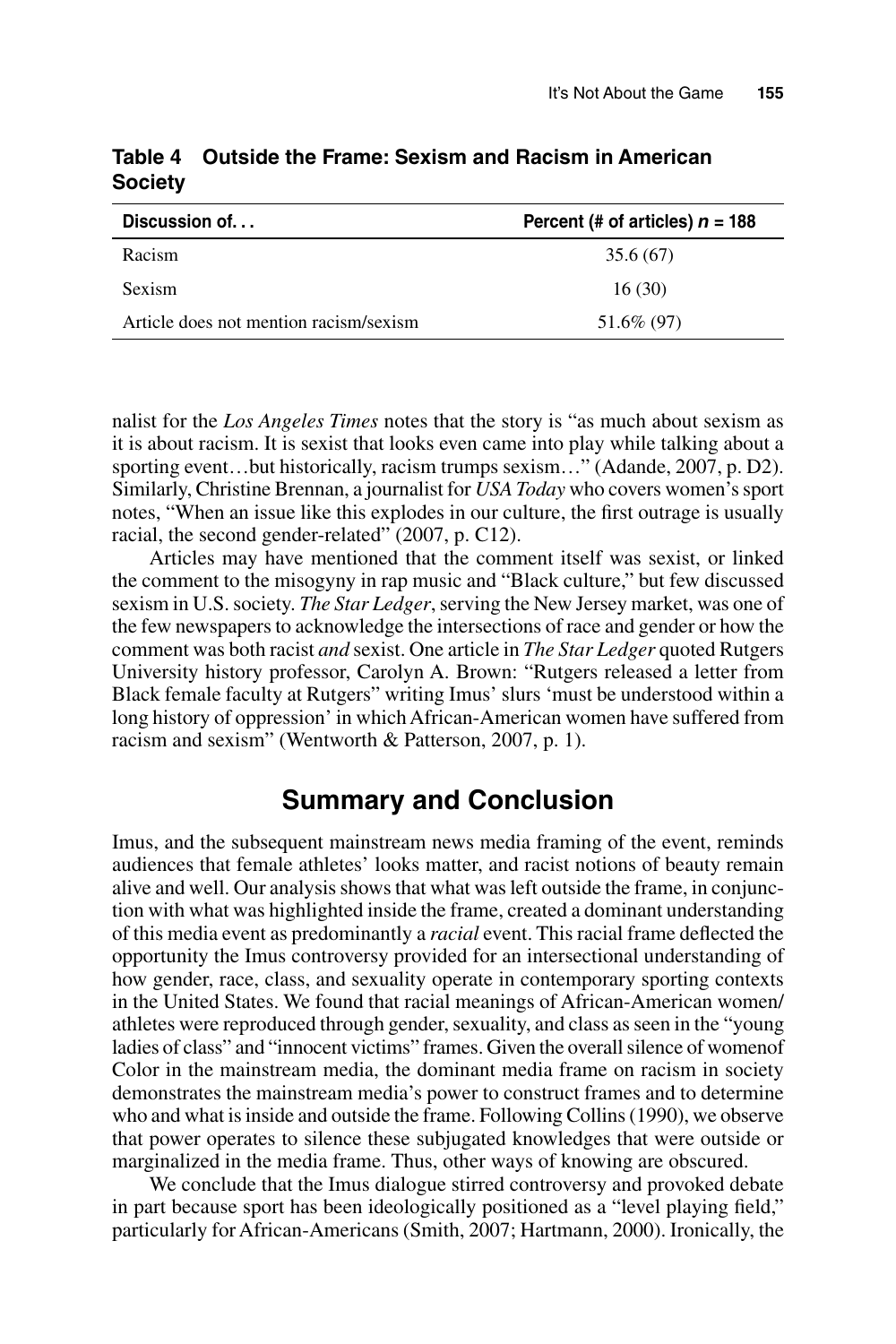timing of Imus' comments coincided with the 60th anniversary of Jackie Robinson's breaking the color barrier in Major League Baseball. This historical event is significant due to the way it has served as an important symbol for the Civil Rights Movement, and since has come to represent racial equality not only in sport but also in broader society. The contradiction between the anniversary and the dialogue on Imus' show highlights how "controlling images" of African-American women (Collins, 1990) continue to circulate despite the efforts of race- and gender-based progressive movements in the U.S. An intersectional analysis illustrates how moments of resistance against race and gender domination that are mobilized around hegemonic middle class values, can be framed by the media in ways that de-fuse a broader critical analysis of the ways that power works in the sports/media complex.

## **Notes**

1. Information on timeline of events found in: Horn, J. (2007, April 13). The Imus Scandal: Chronology and Aftermath. *Los Angeles Times*, p. A 21.

### **Acknowledgements**

The authors would like to thank the Editor, Pirkko Markula, and the anonymous reviewers for their constructive comments, suggestions and feedback. A special thanks to Jennifer Schumacher for her assistance with data collection and entry.

## **References**

Audit Bureau of Circulation. (n. d.) Retrieved June 13, 2007 from www.accessabc.com.

- Adande, J.A. (2007, April 12) Pulling the plug on Imus should be an easy decision. *Los Angeles Times*, p. D2.
- Banet-Weiser, S. (1999a). Hoop dreams: Professional basketball and the politics of race and gender. *Journal of Sport and Social Issues, 23,* 403–422.
- Banet-Weiser, S. (1999b). *The most beautiful girl in the world: Beauty pageants and national identity*. Berkeley, CA: University of California Press.
- Bishop, R. (2003). Missing in action: Feature coverage of women's sports in *Sports Illustrated. Journal of Sport and Social Issues, 27,* 184–194.
- Brennan, C. (2007, April 11). Rutgers women stand tall in class. *USA Today*, p. 12C.
- Boyd, T. (1997). *Am I black enough for you? Popular culture from the 'hood and beyond*. Bloomington, IN: Indiana University Press.
- Cahn, S.K. (1994). *Coming on strong: Gender and sexuality in twentieth century women's Sport*. New York: The Free Press.
- Carr, D. (2007, April 7). Networks condemn remarks by Imus. *New York Times*, p. 7. Chisolm, A. (2001). Acrobats, contortionists and cute children: The promise and perversity of U. S. women's gymnastics. *Signs: A Journal of Women in Culture and Society*, 27, 415-450.
- Chisolm, A. (2001). Acrobats, contortionists and cute children: The promise and perversity of U. S. women's gymnastics. Signs: A Journal of Women in Culture and Society, 27(2), 415-450.
- Christopherson, N., Janning, M., & McConnell, E.D. (2002). Two kicks forward, one kick back: Content analysis of media discourses on the 1999 Women's World Cup soccer championship. *Sociology of Sport Journal, 19,* 170–188.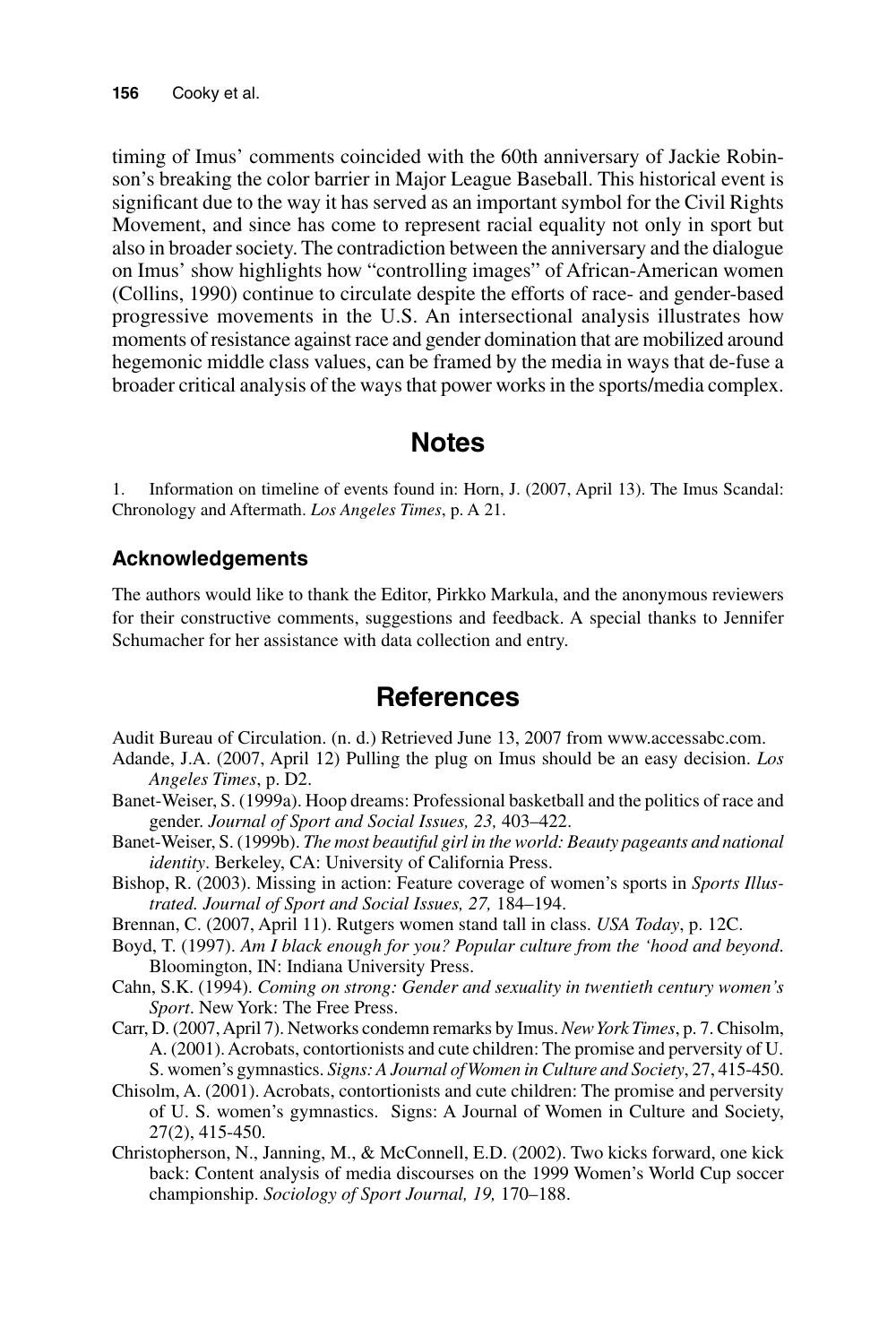- Collins, P.H. (1990). *Black feminist thought: Knowledge, consciousness, and the politics of empowerment*. New York: Routledge.
- Curran, J. (2006). Media and cultural theory in the age of market liberalism. In J. Curran & D. Morley (Eds.), *Media and cultural theory* (pp. 129–148). London: Routledge.
- Daddario, G., & Wigley, B.J. (2007). Gender marking and racial stereotyping at the 2004 Athens games. *The Journal of Sports Medicine, 2,* 30–51.
- de Moraes, L. (2007, April 7). Sorry Excuses: MSNBC's Form Apology. *Washington Post*, C01.
- Douglas, D.D. (2005). Venus, Serena and the Women's Tennis Association: When and where race enters. *Sociology of Sport Journal, 22,* 256–282.
- Douglas, D.D., & Jamieson, K.M. (2006). A farewell to remember: Interrogating the Nancy Lopez farewell tour. *Sociology of Sport Journal, 23,* 117–141.
- Dworkin, S.L., & Wachs, F.L. (1998). Disciplining the body: HIV-positive male athletes, media surveillance and the policing of sexuality. *Sociology of Sport Journal, 15,* 1–20.
- Dworkin, S.L., & Wachs, F.L. (2009). *Body panic: Gender, health and the selling of fitness*. New York: New York University Press.
- Duncan, M.C., & Hasbrook, C. (1988). Denial of power in women's televised sports. *Sociology of Sport Journal, 5,* 1–21.
- Eastman, S.T., & Billings, A.C. (1999). Gender parity in the Olympics: Hyping women athletes, favoring men athletes. *Journal of Sport and Social Issues, 23,* 140–170.
- Eastman, S.T., & Billings, A.C. (2000). Sportscasting and sports reporting: The power of gender bias. *Journal of Sport and Social Issues, 24,* 192–213.
- Felshin, J. (1974). The triple option…for women in sport. *Quest, XXX,* 36–40.
- Festle, M.J. (1996). *Playing nice: Politics and apologies in women's sports*. New York: Columbia University Press.
- Gramsci, A. (1971). *Selections from the Prison Notebooks*. New York: International Publishers.
- Griffin, P. (1998). *Strong women, deep closets: Lesbians and homophobia in women's sport*. Champaign, IL: Human Kinetics.
- Hall, S. (2000). Encoding/ Decoding. In P. Marris & S. Thornham (Eds.), *Media Studies Reader* (pp. 51–61). New York, NY: NYU Press.
- Hanretty, K. (2007, April 15). Imus' sin? Bad joke, wrong target. *Washington Post*. (n. p.)
- Hartmann, D. (2000). Rethinking the relationships between sport and race in American culture: Golden ghettos and contested terrain. *Sociology of Sport Journal, 17,* 229–253.
- Hicks, J.R. (2007, April 15). Drop the race card. *Washington Post*, p. B01.
- Heywood, L., & Dworkin, S.L. (2003). *Built to win: The female athletes as cultural icon*. Minneapolis: University of Minnesota Press.
- Horn, J., & Gold, M. (2007, April 11) Radio host skated close to the edge, and plenty went along. *Los Angeles Times*. P. A 11.
- Hunt, D. (1999). *O. J. Simpson facts and fictions: News rituals in the construction of reality*. Cambridge: Cambridge University Press.
- Ifill, G. (2007, April 10). Trash-talk radio. *New York Times*, p. A21. Imus called women's basketball team "nappy-headed hos." Retrieved Oct. 16, 2007 from http://mediamatters. org/research/200704040011
- Imus press release (2007, April 7). Alpha Kappa Alpha, Inc. Retrieved August, 1, 2009 from http://www.aka1908.com/news/imus/
- Jhally, S. (1984). The spectacle of accumulation: Material and cultural factors in the evolution of sports/media complex. *Insurgent Sociologist, 12*(3), 41–57.
- Johnson, P. (2007, April 10). Radio's Imus is suspended two weeks; Execs expect him to 'live up' to apology. *USA Today*, p. 1D.
- Knapp, G. (2007, April 10). Women need to raise voices on Imus insult. *The San Francisco Chronicle,* p. B1.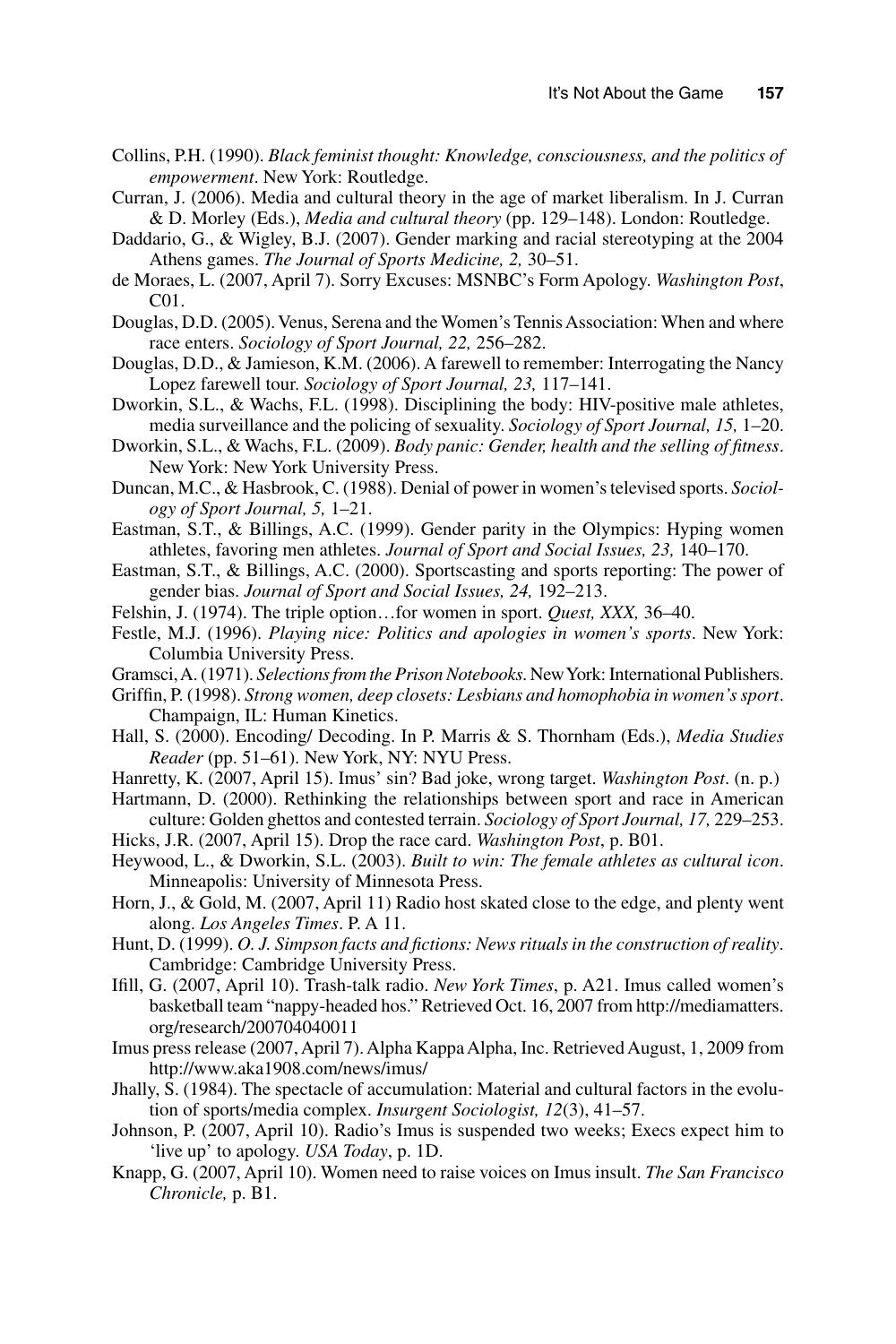- Krippendorff, K. (2004). *Content Analysis: An introduction to its methodology*. Thousand Oaks: Sage Publications.
- Lansbury, J.H. (2001). "The Tuskegee Flash" and "the Slender Harlem Stroker": Black women athletes on the margin. *Journal of Sport History, 22,* 235–252.
- McDonald, M.G., & Birrell, S. (1999). Reading sport critically: A Methodology for Interrogating Power. *Sociology of Sport Journal, 16,* 283–300.
- McDonald, M., & Thomas, C. The Rutgers women's basketball team talks back: Intersectionality, resistance and media power. In S. Spickard Prettyman & B. Lampman (Eds.), *Learning culture through sports: Exploring the role of sport in Society* (2nd ed.). Lanham, MD: Rowman & Littlefield Publishers.
- McKay, J., & Johnson, H. (2008). Pornographic eroticism and sexual grotesquerie in representations of African-American sportswomen. *Social Identities, 14,* 491–504.
- McPherson, T. (2000). Who's got next?: Gender, race and the mediation of the WNBA. In T. Boyd & K. Shropshire (Eds.), *Basketball Jones: America above the rim* (pp. 184–197). New York: New York University Press.
- Messner, M.A. (1988). Sports and male domination: The female athlete as contested ideological terrain. *Sociology of Sport Journal, 5,* 197–211.
- Messner, M.A. (2002). *Taking the field: Women, Men and Sports*. Minneapolis: University of Minnesota Press.
- Messner, M.A., Duncan, M.C., & Cooky, C. (2003). Silence, sports bras and wrestling porn: Women in televised sports news and highlight shows. *Journal of Sport and Social Issues, 27,* 38–51.
- Messner, M.A., Duncan, M.C., & Willms, N. (2006). The revolution is not being televised. *Contexts, 5,* 34–38.
- Messner, M.A., & Solomon, W.S. (1993). Outside the frame: Newspaper coverage of the Sugar Ray Leonard Wife Abuse Story. *Sociology of Sport Journal, 10,* 119–134.
- Payne, G., & Payne, J. (2004). *Key Concepts in Social Research*. London: Sage Publications.
- Pratt, J., Grappendorf, K., Grundvig, A., & LeBlanc, G. (2008). Gender differences in print media coverage of the 2004 summer Olympics in Athens, Greece. *Women in Sport and Physical Activity Journal, 17,* 34–41.
- Protest Don Imus' Inappropriate Remarks Regarding Rutgers Basketball Team. Retrieved July 11, 2009 http://www.womenssportsfoundation.org/Content/Articles/Issues/ Equity- Issues/P/Protest-Don-Imus-Inappropriate-Remarks-Regarding-Rutgers-Womens- Basketball-Team.aspx
- Roberts, S. (2007, April 11). A first-class response to a second-class put down. *New York Times*, p. D1.
- Rutgers Women's Basketball History 1995-Present. Retrieved July 8, 2009 from http://www. scarletknights.com/basketball-women/history/history2.asp.
- Schultz, J. (2005). Reading the catsuit: Serena Williams and the production of blackness at the 2002 U. S. Open. *Journal of Sport and Social Issues, 29,* 338–357.
- Smith, E. (2007). *Race, sport and the American dream*. Durham, NC: Carolina Academic Press.
- Smith, Y. (1992). Women of color in society and sport. *Quest, 44*, 228-250.
- Spencer, N. (2004). Sister Act VI: Venus and Serena Williams at Indian Wells: "Sincere Fictions" and white racism. Journal of Sport and Social Issues, 28, 115-135.
- Stanley, A. (2007, April 11). Don Imus, suspended, still talking. New York Times, p. E1.
- Stokes, J. (2003). How to do media and cultural studies. Thousand Oaks, CA: Sage Publications.
- Strauss, A., & Corbin, J. (1990). *Basics of qualitative research: Grounded theory procedures and techniques.* Newbury Park, CA: Sage Publications.
- Strauss, R. (2007, April 11). Rutgers women send Imus an angry message. *New York Times*, p. D3.